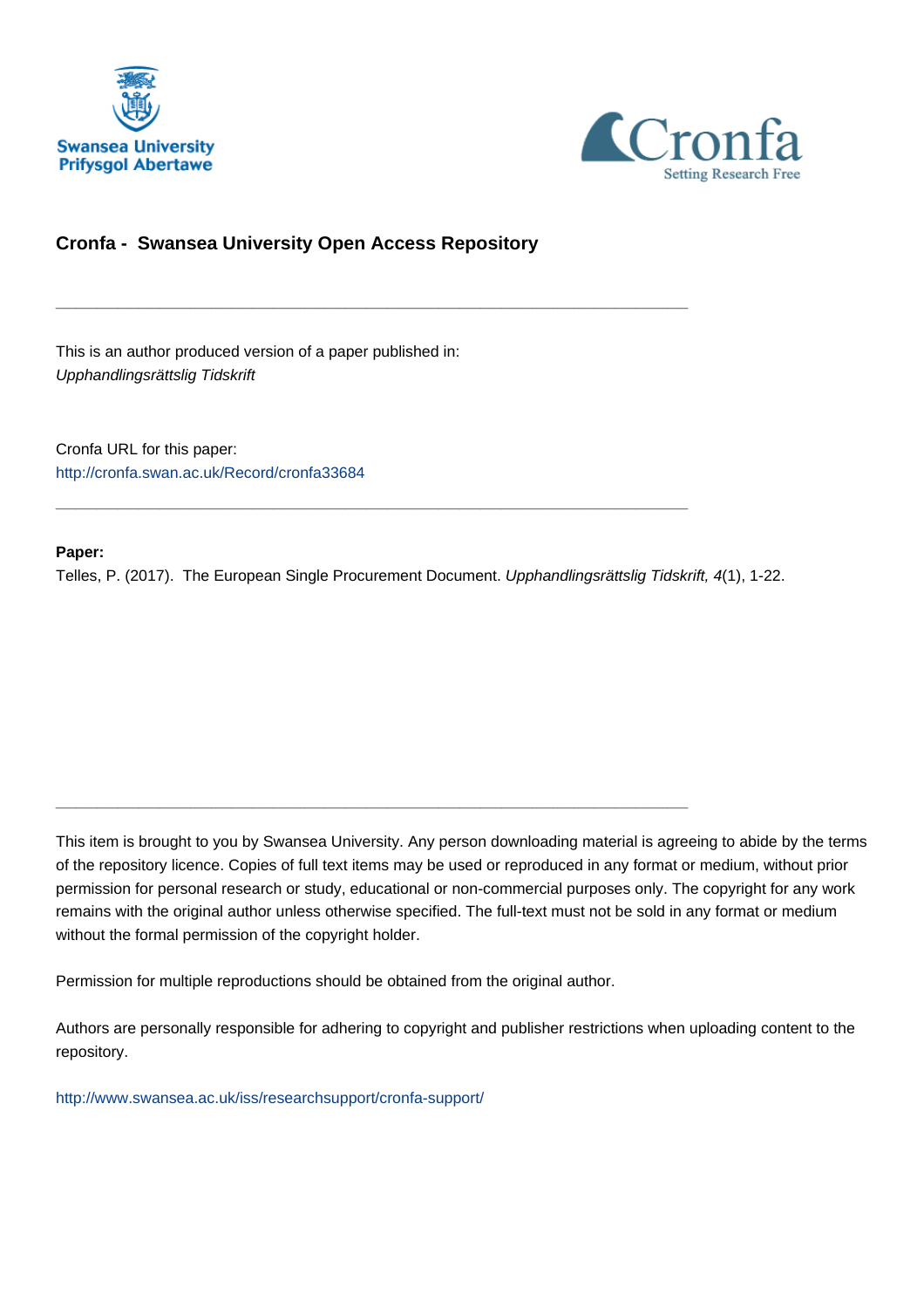# Pedro Telles

## **The European Single Procurement Document**

2017 no 1



REPRINT FROM PROCUREMENT LAW JOURNAL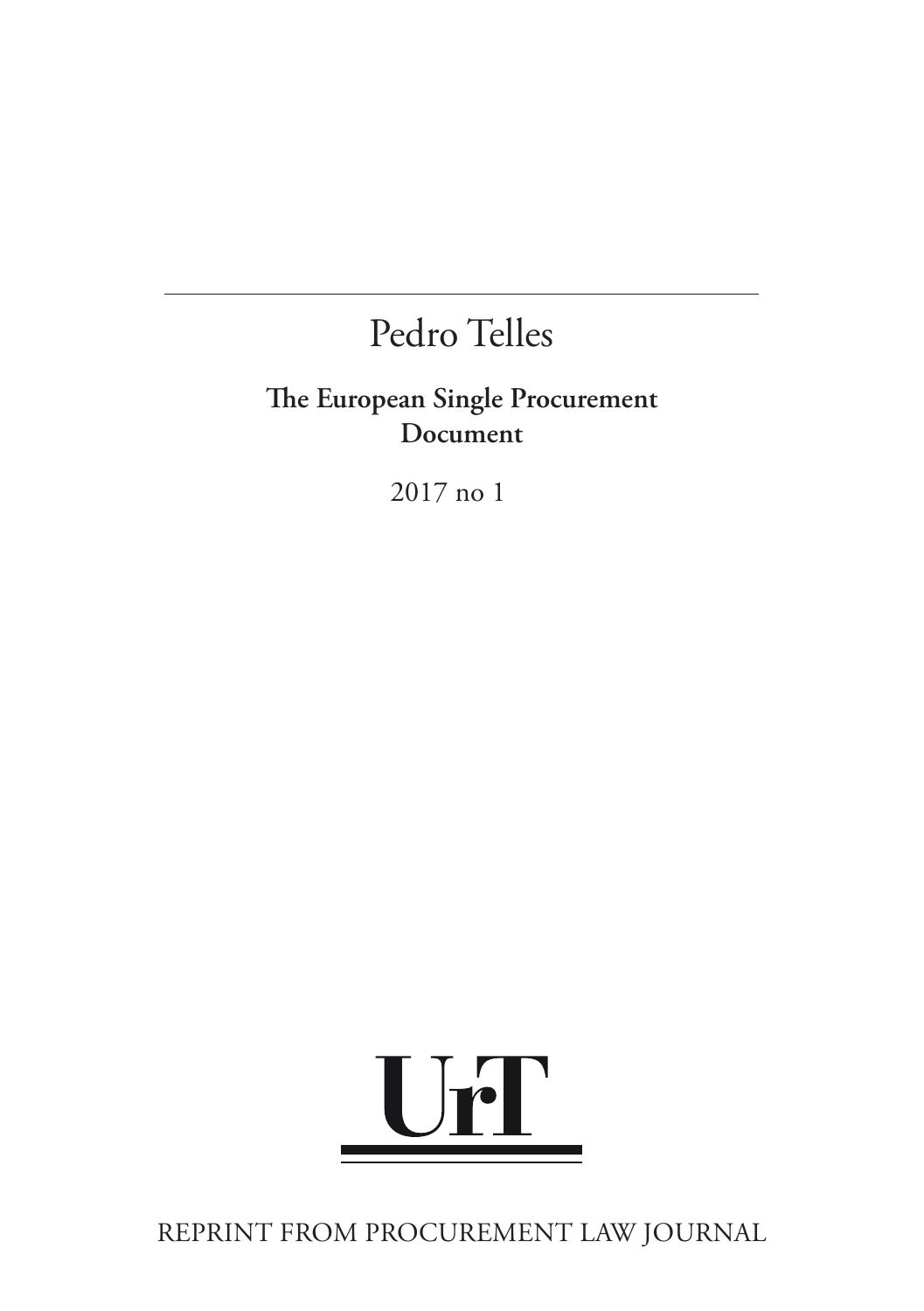## The European Single Procurement Document<sup>\*</sup>

*Pedro Telles*\*\*

## 1 Introduction

This paper will show that the European Single Procurement Document (ESPD) introduced by Directive 2014/24/EU and Commission Implementing Regulation 2016/07 constitutes a paradigm shift on how public procurement procedures are run in the EU and one with unintended consequences. Before its introduction, each economic operator wishing to take part in a public procurement procedure had to submit all qualifying information at the start of the procedure. This mean incurring in transaction costs that are certain to have the opportunity of an uncertain benefit: winning the contract. The ESPD alters the balance of power (and costs) by replacing the full documentation requirement with a simple self-declaration form, aiming for a reduction in transaction costs and the removal of a barrier to the participation of economic operators in public procurement procedures. It is unclear if in reality its use will amount to savings in transaction costs or if those will actually increase and if the change in incentives may lead to more strategic non-compliance by economic operators and reduced legal compliance by contracting authorities, which may be tempted to overlook at least minor shortcomings by winning bidders.

The ESPD is composed by the aforementioned self-declaration form, a free service provided by the European Commission, the underlying exchange data model and the open source code for the Commission's service. Together they make up what can be defined as the ESPD system.

The changes introduced by the ESPD system are significant and some of the implications do not appear to have been fully taken into account in the legislative process. In this paper the it will be argued these issues are of a framework, practical and legal uncertainty nature. In addition to these issues it is possible to identify areas for legislative improvement such as restricting the possibility of the contracting authority asking for the documentation of all bidders instead of simply the winner and making the exclusion of Article 57(4)(h) of Directive 2014/24/EU a mandatory ground for exclusion instead of a discretionary one.

This article has undergone careful and rigorous scientific scrutiny through peer review.

<sup>\*\*</sup> Senior Lecturer in Law at Swansea University and Adjunct at the Law Futures Centre of Griffith University. Contact: p.telles@swansea.ac.uk.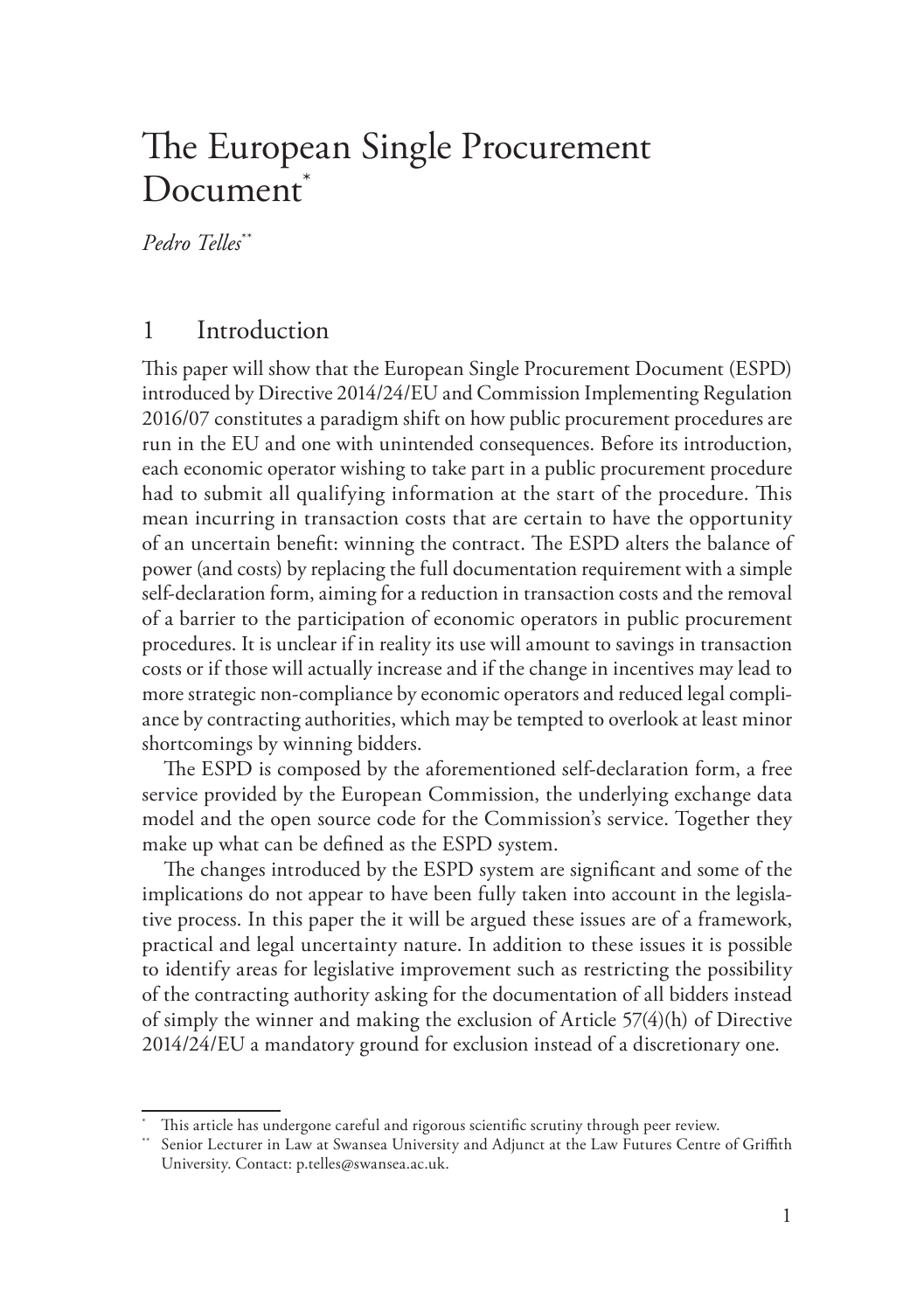## 2 What is the European Single Procurement Document

Until Directive 2014/24/EU economic operators had to provide at the beginning of a procurement procedure documentary evidence of their compliance with the legal or specific requirements set forth in the tender documents, leading to significant transaction and opportunity costs just for participation. The European Single Procurement Document (ESPD) was introduced by Article 59 of Directive 2014/24/EU and amounts to a re-usable digital self-declaration to be presented by economic operators interested in taking part in a public procurement procedure. This self-declaration constitutes a formal statement by the economic operator and replaces the obligation of presenting originals of the documents at the beginning of the procedure, while the contracting authority retains the possibility of requesting the originals at any given time. Its main objective is to reduce the transaction costs associated with the participation in public procurement procedures by setting aside the previous obligation of submitting all necessary evidence to participate in a procedure.

Article 59 of Directive 2014/24/EU establishes the obligation of contracting authorities of accepting the ESPD as *prima-facie* evidence of compliance with the requirements set forth in the tender documentation. In consequence, the ESPD replaces the actual documentation that would otherwise be provided by economic operators and checked by contracting authorities at the start of the procurement procedure. As such, exclusion grounds (Article 57) selection criteria (Article 58), third party capacity (Article 63) and reduction of candidates (Article 65) are now done based on the self-declaration contained in the ESPD and not the actual documentary evidence as until now.

According to Article 59(2) of Directive 2014/24/EU, the ESPD is to be used exclusively in electronic format. However, Article 90(3) of the same Directive afforded Member States a transitional period beyond the transposition deadline of the Directive, offering the possibility of using a paper version until 18 April 2018 at the latest.

## 3 Purposes of the ESPD

The ESPD serves three purposes: (i) reducing the amount of work undertaken by economic operators at the beginning of the procedure; (ii) sign-posting the contracting authority towards where the original documents are to be found.<sup>1</sup>; (iii) provide the contracting authority with the information of databases where it can obtain the necessary information from economic operators. It effectively moves

<sup>1</sup> Article 59(1)§3 Directive 2014/24/EU.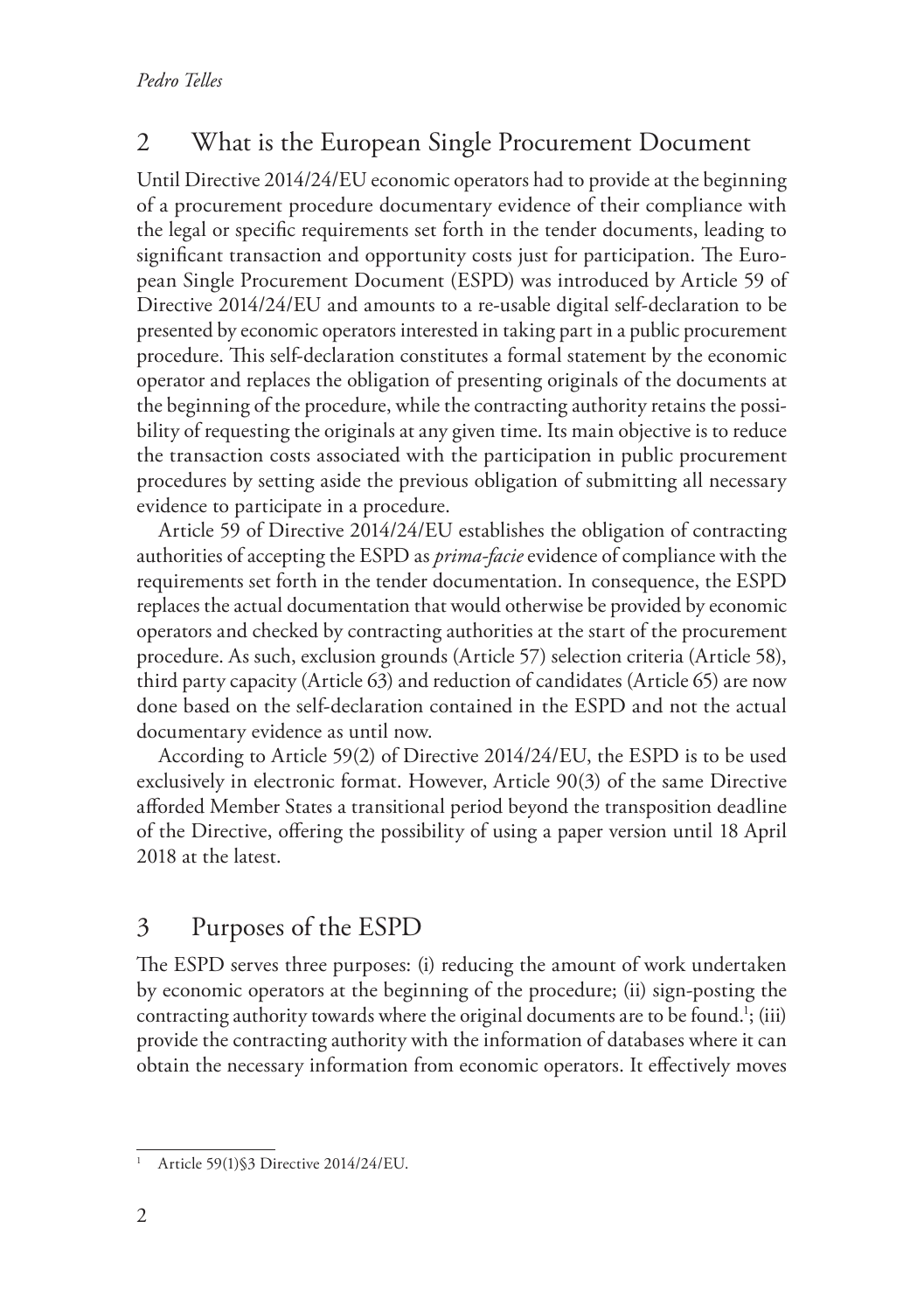the moment of assessing documentation from the beginning of the procedure to a later stage in the procedure.

As for the first purpose, its clear objective is to reduce a barrier to procurement participation posed by the request from participants to produce all necessary documentation to establish their ability (and suitability) to take part in the procedure. By replacing originals with what amounts to a collection of self-declarations by the participants, it is expected the ESPD would reduce the transaction and opportunity costs for economic operators, particularly for SMEs.<sup>2</sup> This introduction constitutes a significant departure from previous practice, whereby for any given procurement procedure economic operators had to supply the contracting authority with copies of the documentation required for the selection stage. Under Directive 2004/08/EC, having to provide all the documentation, all the time reduced the probability of economic operators being interested in taking part in the procedure as they would have a certain cost (obtaining, producing and preparing those documents) for an uncertain benefit - not knowing if they would make it through the qualification and selection stage. This was particularly problematic in countries like the UK where the restricted procedure was used more often than the open procedure and the selection stage adopted as a filter to reduce the number of candidates.3 This state of affairs is arguably behind the decision of the Coalition Government to restrict the use of pre-qualification systems and in consequence the restricted procedure. It can be argued that for some contracting authorities the role of the qualification and selection stage was to manage the field of potential contractors by raising the costs they would have to bear. This was a problem particularly for micro and small businesses since they are less likely to make it through a selection stage when, for example, high financial requirements are set. $4$ 

The second purpose of the ESPD is to identify where the original documents are to be found if and when they are needed. It is interesting to note that this is simply an obligation of identification of the document availability and not for the contracting authority to actually obtain it. In fact, the economic operator is still under the obligation of providing it if requested by the contracting authority

<sup>2</sup> Recital 84 Directive 2014/24/EU and Recitals 4 and 6 of the Commission Implementing Regulation (EU) 2016/07.

<sup>&</sup>lt;sup>3</sup> As justified by the Crown Commercial Service Public Procurement Notice 03/15 and Crown Commercial Service, *Procurement Policy Note: Standard Selection Questionnaire (SQ) Action Note 8/16* which maintains a ban on the use of qualification questionnaires for contracts with a value below the financial thresholds. The Crown Commercial Service is an executive agency under the dependency of the Cabinet Office, operating as a trading fund under the Government Trading Funds Act 1973. Developing public procurement policy and guidance on the behalf of the UK Government is part of its remit. 4 Also restricted under Article 58(3)§2 Directive 2014/24/EU.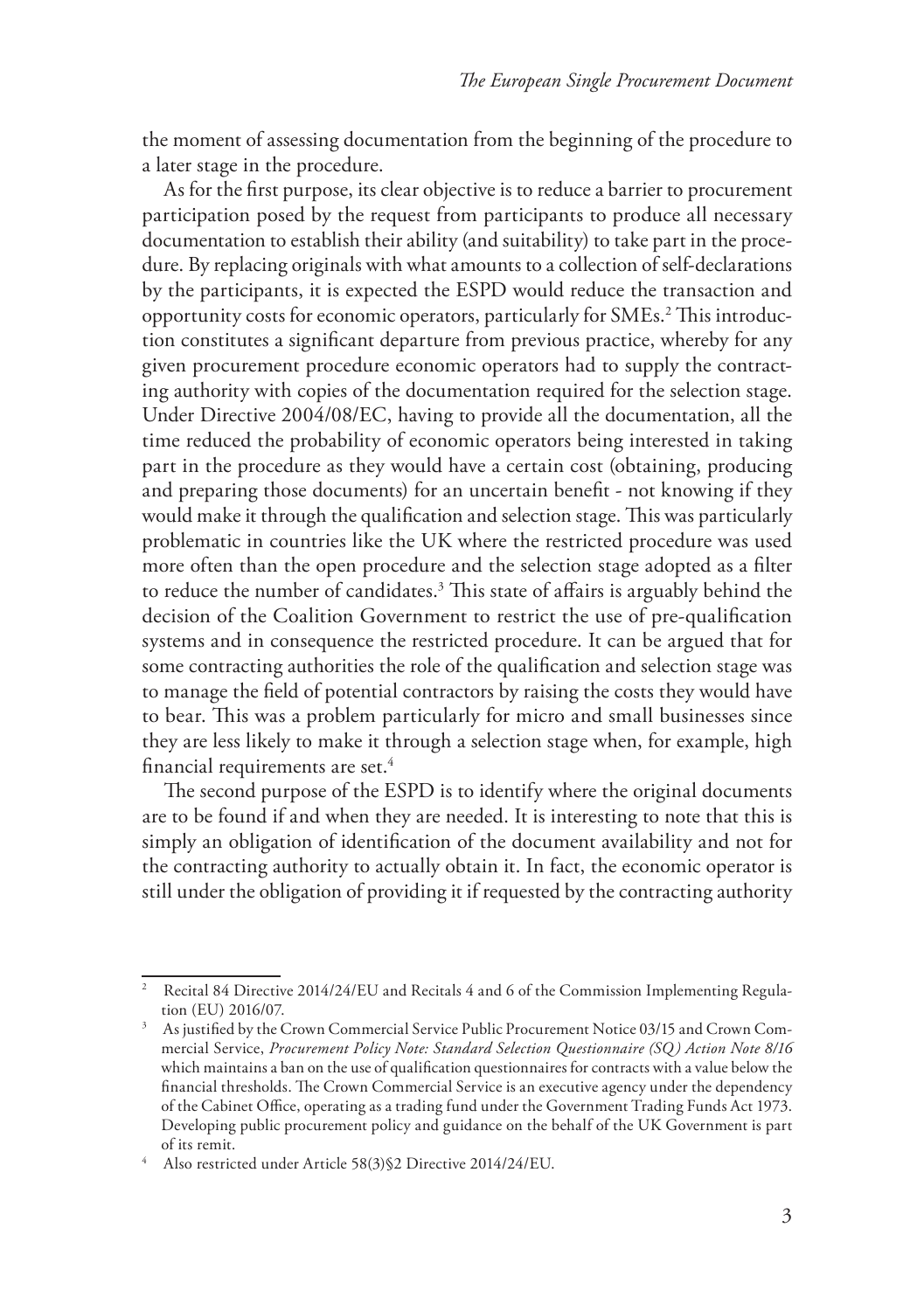#### *Pedro Telles*

and to do so without delay.<sup>5</sup> It makes sense to include this obligation as it forces economic operators to at least know where the documents are to be found, even though they will not incur in the cost of actually obtaining them at the beginning of the procedure. As such, it is possible this would pre-empt rushed submissions as not providing that information would be a discretionary exclusion ground since the self-declaration would not be compliant with the requirements.<sup>6</sup> Additionally, it is also arguable that making economic operators provide this information up front will reduce the scope of arguing that they need time to find out which authority holds the documentation.

The final purpose is to be found on Article 59(1)§3 of Directive 2014/24/EU and it is to give the contracting authority the possibility to obtain directly the information it requires from the economic operator. This possibility is to be read in conjunction with Article 59(5) and (6). The first mandates the contracting authority to go and search for the documentation before asking for it as long as the document required is available on a national database in any Member State available free of charge. Whereas the second creates on each Member State the obligation of making available on E-Certis a complete list of databases that can be used by contracting authorities in other Member States.<sup>7</sup>

It can be argued as well that another feature of the ESPD is the preference for standardisation as a means to achieve simplification. By establishing a common standard for the selection and exclusion information to be used in all cases, the ESPD simplifies the work of economic operators and contracting authorities as once they become regulars users, they will soon become proficient as it is always the same ESPD that needs to be filled in, albeit with different questions. It is the same logic behind the benefits of a single set of driving rules in any given country, how the internet (mostly) works or the benefit for trade arising from the invention and adoption of containerisation.

#### 4 How does the ESPD work

At a superficial level the ESPD works by allowing economic operators to provide the contracting authority with a self-declaration where they confirm their ability to comply with the procedure selection requirements and not fall within any of the exclusion grounds applicable. At a technical level, the ESPD is more complex and means different things: i) a standard form filled in by economic operators; ii) a free service provided by the European Commission; iii) the underlying exchange

<sup>5</sup> Articles 59(1)§2 and (4) and 60 of Directive 2014/24/EU.

<sup>6</sup> Article 57(4)(h) Directive 2014/24/EU and possibly subject "to prosecution under national law in cases of serious misrepresentations", Commission Implementing Regulation 2016/7 Annex I.

<sup>7</sup> E-Certis was introduced in 2010 as a first attempt to map and improve cross-border flow of information contained in databases. It is currently regulated in Article 60 of Directive 2014/24/EU.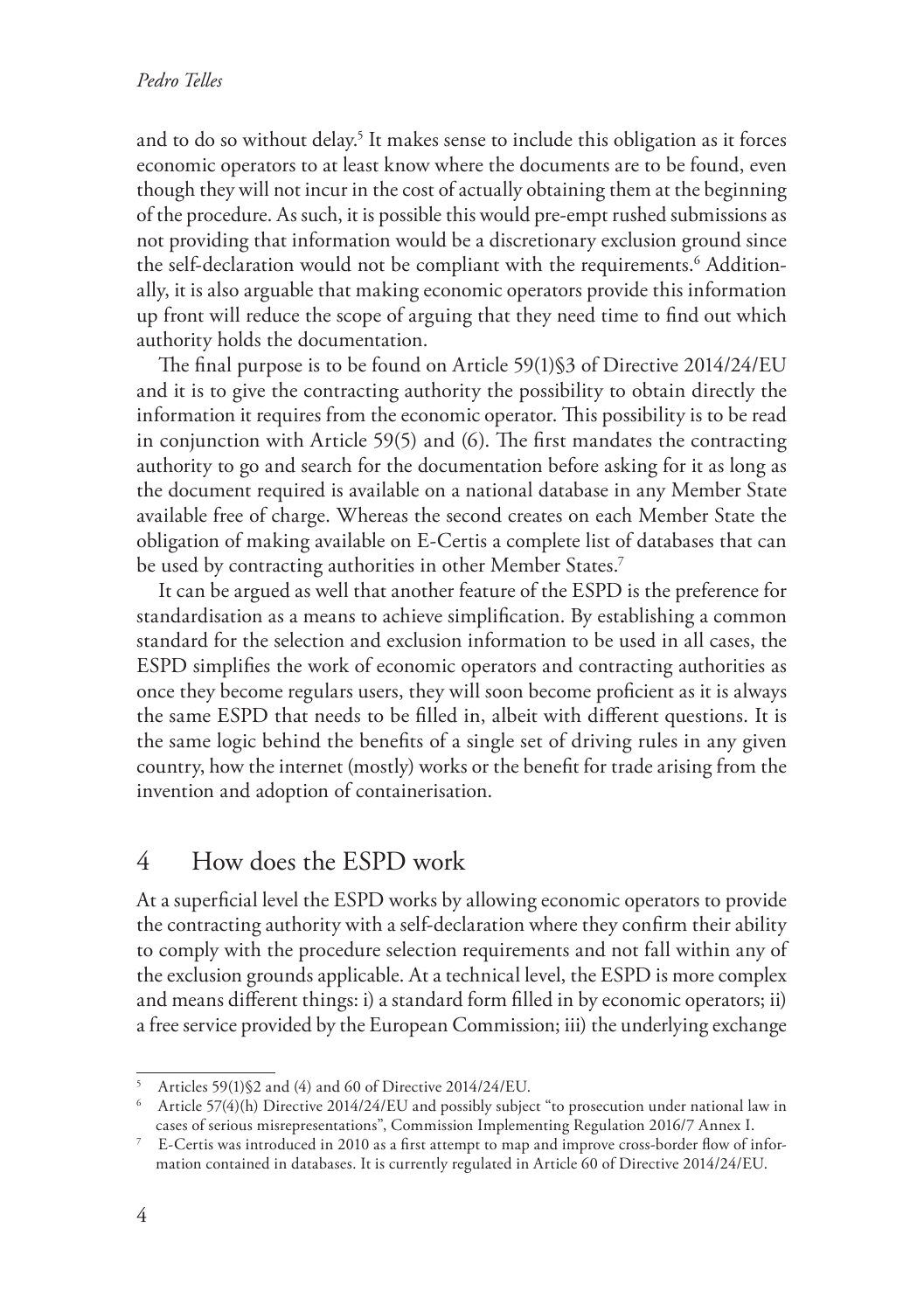data model guaranteeing cross-border interoperability; iv) the open source code of the ESPD service.

### 4.1 The standard form

The first is determined by the European Commission in its Commission Implementing Regulation 2016/7 Annex II, which was published in early 2016 before the transposition deadline for Directive 2014/24/EU. It is a "one size fits all" model to be used in all applicable public procurement procedures, as defined by Article 59(2) of Directive 2014/24/EU. It is divided into six parts:<sup>8</sup>

- Part I: Information concerning the procurement procedure and the contracting authority or contracting entity
- Part II: Information concerning the economic operator
- Part III: Exclusion criteria
- Part IV: Selection criteria
- Part V: Reduction of the number of qualified candidates
- Part VI: Concluding statements

The structure does not appear to create any particularly difficulties as the sections correspond roughly to the steps for selection and exclusion under Directive 2004/18/EC. As for the actual content, however, it raises some practical issues that should be explored, namely how lots, subcontractors/third party capacity and groups of economic operators are treated.

Regarding lots, every single lot an economic operator is bidding for in a contract requires a specific ESPD for it. This appears to be a trade-off made between the interests of the economic operators and the contracting authorities. Had the ESPD been designed solely with the interests of economic operators in mind, the solution that would better suit their interests would have been having a single ESPD for the whole procedure, leaving to the contracting authority the work of then applying said ESPD to each lot the economic operator was bidding on. The Implementing Regulation however has balanced the interests and put on the economic operator the responsibility of submitting a ESPD for each lot it is bidding on. This is an acceptable solution for three reasons. First, a significant part of the work is already done by the economic operator as most fields will not change and the content can be re-used. Second, it reduces the transaction costs for contracting authorities, which are likely to go up due to the presumption lots

Commission Implementing Regulation 2016/7 Annex I.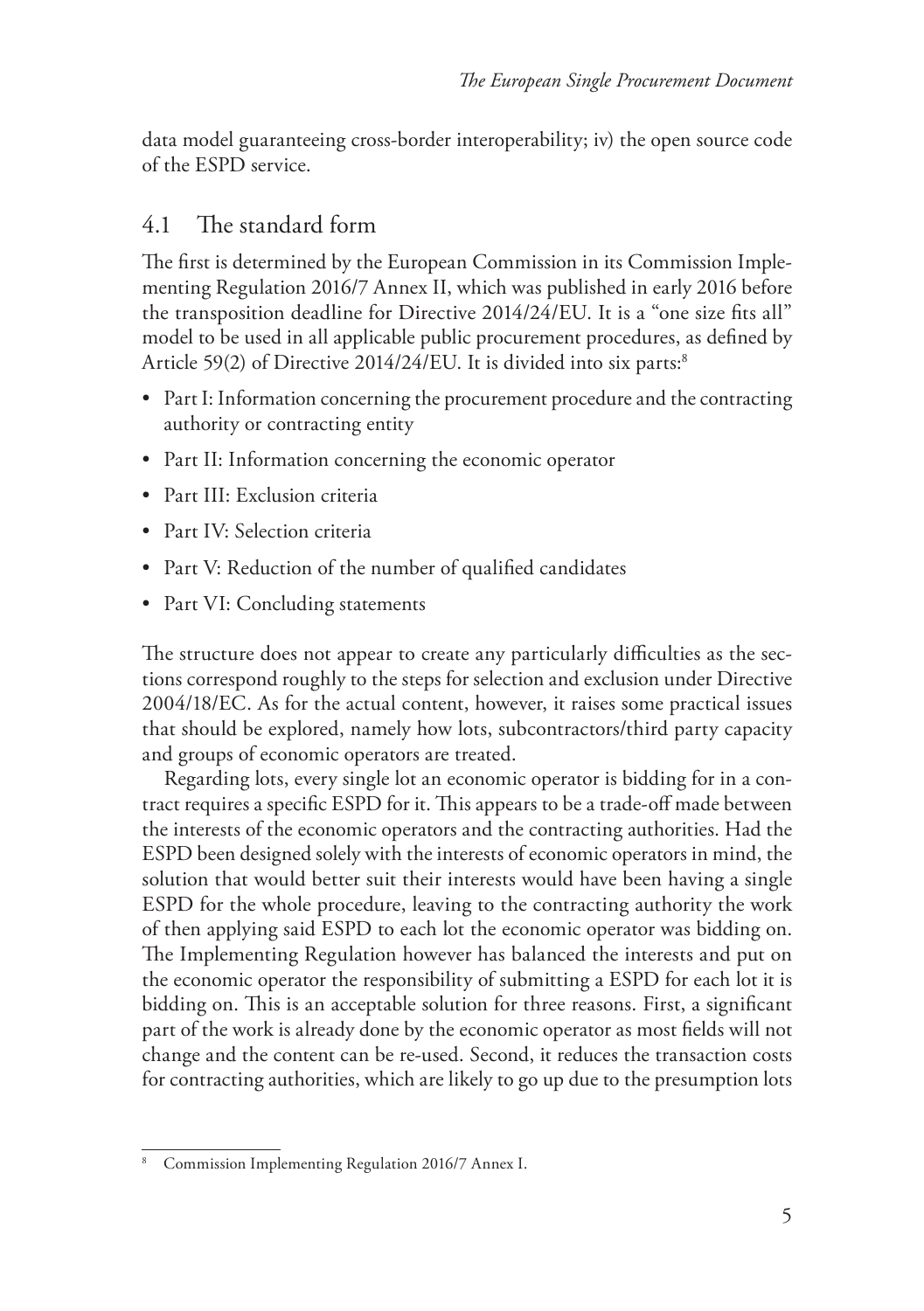are to be used in public procurement.9 Third, it keeps the "mental model" that each lot corresponds to a mini-tendering exercise separate from the other lots, thus requiring its own ESPD the same way it requires its own bid.

For those bidders using subcontractors or relying in third party capacity, the ESPD can become quite complex quite quickly, depending on the transposition approach taken to Directive 2014/24/EU by any given Member State. As for the first, under Annex I of Commission Implementing Regulation 2016/7 and Article 71(5) §3 Directive 2014/24/EU it is up for the contracting authorities, if so authorised in the national transposition, to request sub-contractors to fill Parts II and III of their own ESPD as the main contractor has to do. Regarding the reliance on third party capacity, each entity providing capacity will have to fill in its own, separate ESPD. Therefore, in a scenario where an economic operator is bidding for multiple lots within the same procurement while using subcontractors and relying on third parties for capacity, the preparation of a tender becomes very complex. While it is clear that for most traditional procurements (single bidder, single contract) the ESPD provides simplification and a clear reduction of the transaction costs involved, in complex procurements they do not allow for the full realisation of the simplification objective. Although the framework chosen can be understood and justified it is worth noting that for complex bidding structures, the run up to a public procurement procedure will remain challenging and that we may be pushing to later in the procedure difficulties that might be preferable to be tackled before the submission of tenders or participation requests.<sup>10</sup>

As for groups of economic operators, the members are treated individually and each will have to sign its own ESPD, that is Parts II to V. These are the parts containing the information from each economic operator.

#### 4.2 The service provided by the European Commission

The second level of what consists the ESPD is the free online service provided by the European Commission.<sup>11</sup> This will probably constitute the most obvious usage source for the ESPD at least in the near future and while Member States are yet to fully embrace electronic procurement. It is available both for the contracting authority and the economic operators.

The ESPD service is connected with the Official Journal of the European Union (OJEU) and for contracts there advertised once the notice identifiers are provided, it will pull the required information about the tender from the OJEU database, automatically filling in the sections pertaining to the contracting authority. In

<sup>9</sup> Article 46 of Directive 2014/24/EU.

<sup>&</sup>lt;sup>10</sup> Such as what should happen if a sub-contractor or third party does not provide the required documentary evidence on time, but these will be discussed in the next section.

<sup>&</sup>lt;sup>11</sup> Available at: http://ec.europa.eu/tools/espd, accessed March 07<sup>th</sup>, 2017.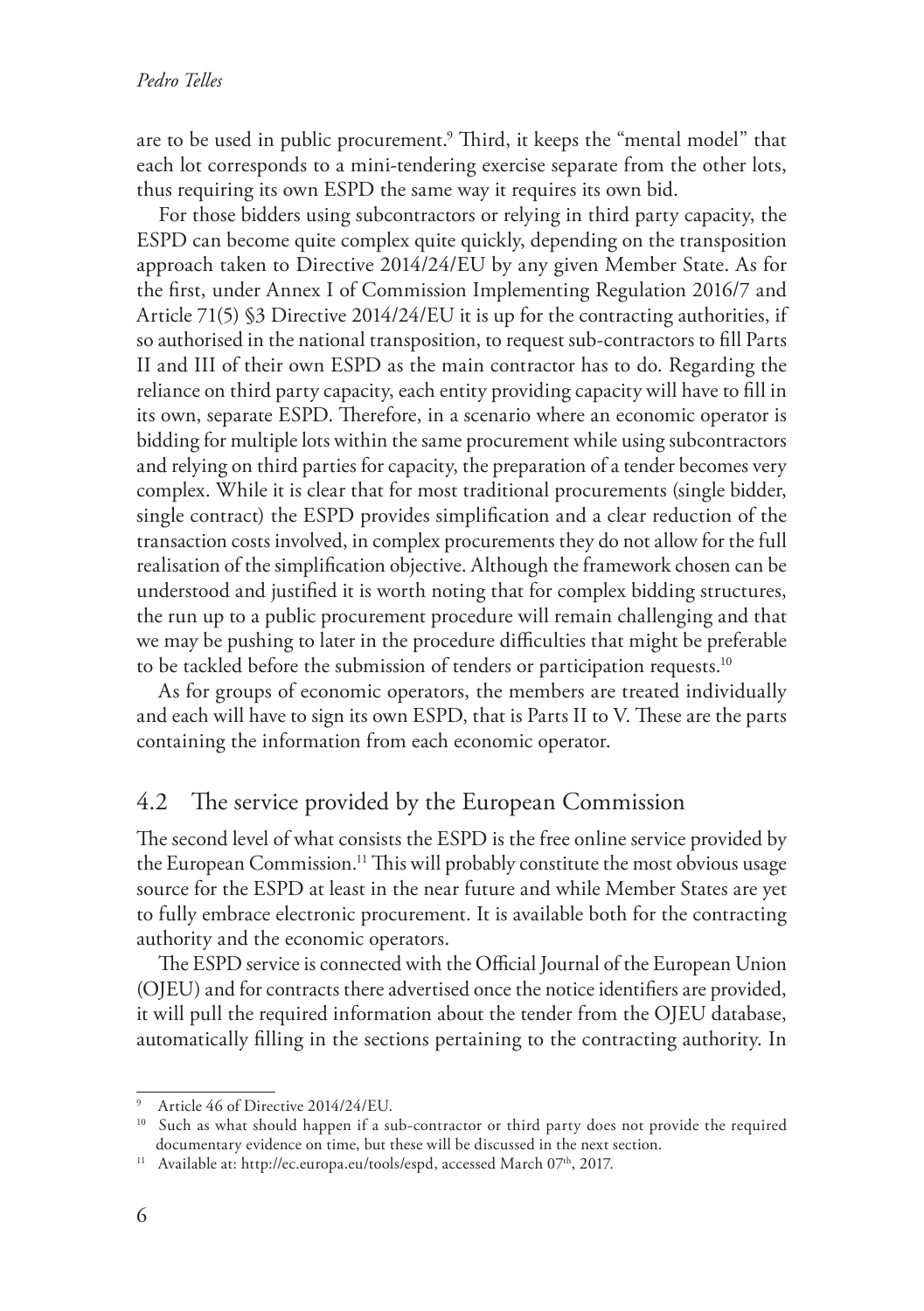consequence, transaction costs for contracting authorities are reduced and the risk of clerical errors reduced as no data will be inputted manually. The service can be used for tenders not advertised on the OJEU, be it negotiated procedures without a notice or contracts with a value below-thresholds, but for those cases the contracting authority will have to fill the appropriate parts on its own.

Portugal is yet to transpose Directive 2014/24/EU at the time of writing but it has adopted a fully electronic approach to public procurement since 2009, with a suite of private electronic platforms available for use. The regulator IMPIC recognised the direct effect of the ESPD and the Commission Implementing Regulation 2016/07 and published a note highlighting to contracting authorities the need to comply with the  $ESPD<sub>12</sub>$  without providing any information about a national solution. As such, it would appear that for now at least Portuguese contracting authorities and any economic operators will have to use the ESPD service provided by the European Commission.

### 4.3 The underlying exchange data model

As Member States move their procurement procedures electronically by October 2018 at the latest, each national electronic procurement system will be adapted to work seamlessly with the ESPD. For that to be achieved each system needs to support the underlying data model adopted by the ESPD so that interoperability between systems is to be supported, including between different national systems.<sup>13</sup> In essence, it is no different from how the internet operates (based on accepted standards and protocols) supported by each vendor. It should be noted however, that it is conceivable for Member States not to support the exchange data model on their electronic procurement systems.<sup>14</sup> It would be within the scope of Article 59 of Directive 2014/24/EU and the Commission Implementing Regulation 2016/07 to simply mandate the use of the Commission's ESPD service instead and that only the final document/output would have to be submitted in the national electronic procurement system. This option has the benefit of reducing the set up costs for the Member State as well as future development costs to keep compatibility, but effectively externalises those costs to the contracting authorities and economic operators. In every single procedure they would have to leave the electronic procurement platform and go to the Commission's ESPD service website to produce the ESPD before bringing the output back into the platform.

<sup>&</sup>lt;sup>12</sup> Guidance Note 01/IMPIC/2016, 29/06/2016.

<sup>&</sup>lt;sup>13</sup> With the same view, Williams, R "The European single procurement document", in Public Procurement Law Review, 2016, 3, NA69-71.

<sup>&</sup>lt;sup>14</sup> In England and Wales, it is expected that the data model will be supported by the e-procurement systems, Crown Commercial Service, *Procurement Policy Note: Standard Selection Questionnaire (SQ) Action Note 8/16*.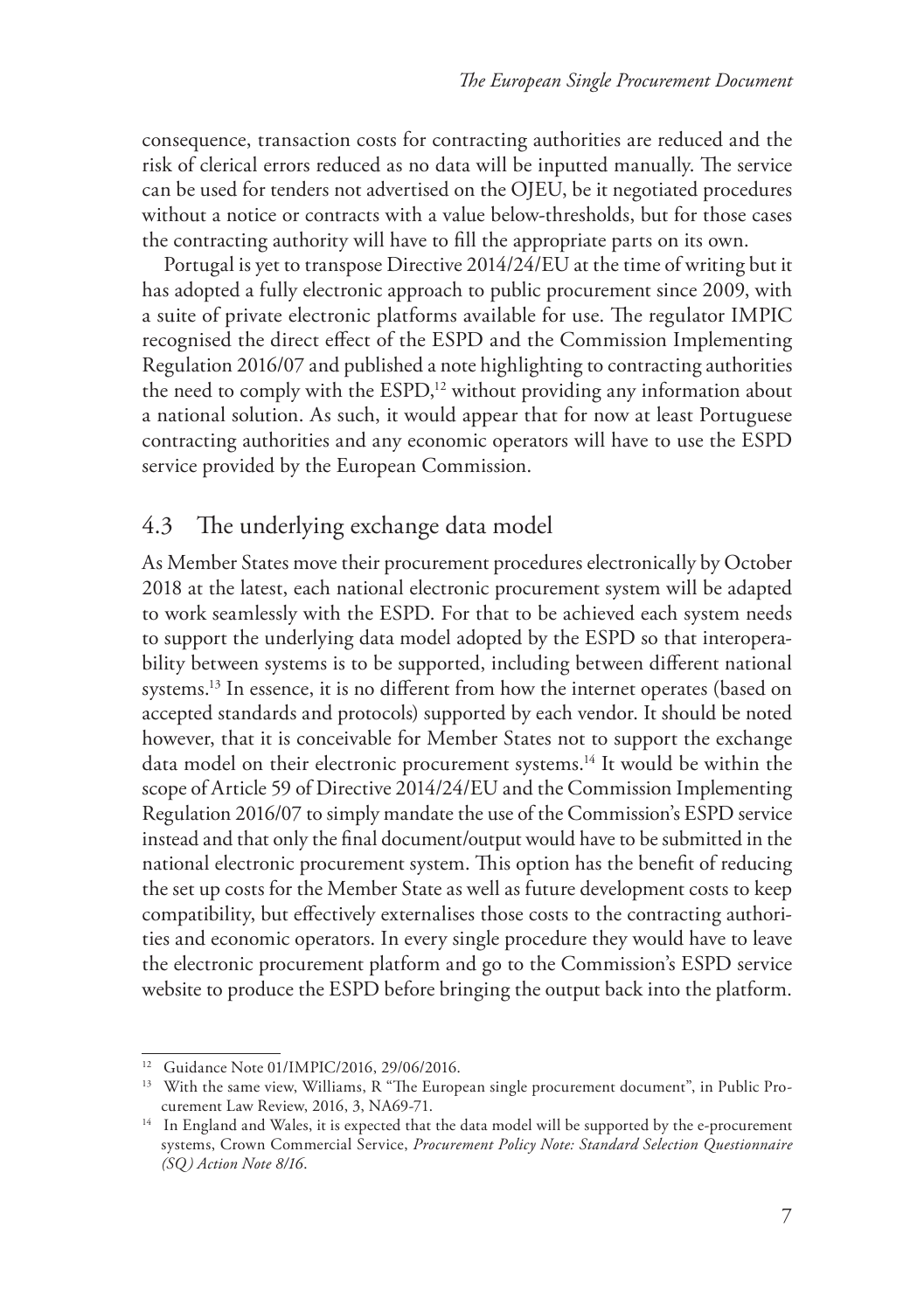While the cost per procedure would be low, this is another transaction cost that could be avoided by adoption of the ESPD exchange data model.

The current version of the data model is hosted on GitHub platform,<sup>15</sup> a common choice for open source projects and with a large community of developers. However, one should note that the GitHub repository owned by the GitHub company (based in the USA), which may constitute a risk in the future if GitHub were to be acquired by a competitor or shut down. It is possible to take the source code elsewhere but there is no indication of a backup/risk assessment plan at this moment in time for the hosting of the exchange data model. Having said this, it may well be that the content of GitHub's repository is only for external purposes, *ie* to be transparent about the development process and to allow any interested party to see its development while the actual development is done on a private repository.

The importance of a common underlying exchange data model cannot be overstated. It is probably the first time EU procurement rules take the step from simply harmonising natural language, which is the traditional role of Directives to provide a technological backbone that facilitate cross-border procurement.<sup>16</sup> In reality, this technical backbone goes beyond even the harmonization of legal regimes, aiming instead for unification of processes/practices via technology. While it can be argued that on each end Member States are free to determine how the data model will work for economic operators and contracting authorities, their discretion is severely limited by the data model: they cannot simply bolt on new features to it or refuse to support existing features that would break compatibility. In consequence, the possibility of using incompatible technology standards as barrier to cross-border procurement is set aside as Member States are under the obligation of ensuring the ESPD support in their national procurement systems.

The ESPD exchange data model needs to be understood in conjunction with the Internal Market Information System (IMI), established by Regulation (EU) 1024/2012 and referred to in Recital 128 and Article 86(2) of Directive 2014/24/ EU. Assuming the IMI ends up including the underlying exchange data model, it is anticipated it could provide the technical means to enable the cooperation of public authorities across Member States, providing a network where ESPD requests could be channeled through.<sup>17</sup> Its scope, however, is much bigger than public procurement and its current use appears to be quite limited.18 Having said that, there is already a fairly developed multilingual questionnaire specific

<sup>&</sup>lt;sup>15</sup> Available at http://github.com/espd/espd-edm/, accessed March 07<sup>th</sup>, 2017.

<sup>&</sup>lt;sup>16</sup> The same can be argued of e-invoicing in Directive 2014/55/EU.

<sup>&</sup>lt;sup>17</sup> On the IMI see, Wall, Linked National Public Authorities – a Study on IMI (2016:11).

<sup>&</sup>lt;sup>18</sup> Data from the European Commission, shows that only 7,658 public authorities registered, http:// ec.europa.eu/internal\_market/imi-net/statistics/index\_en.htm, accessed April 3rd, 2017.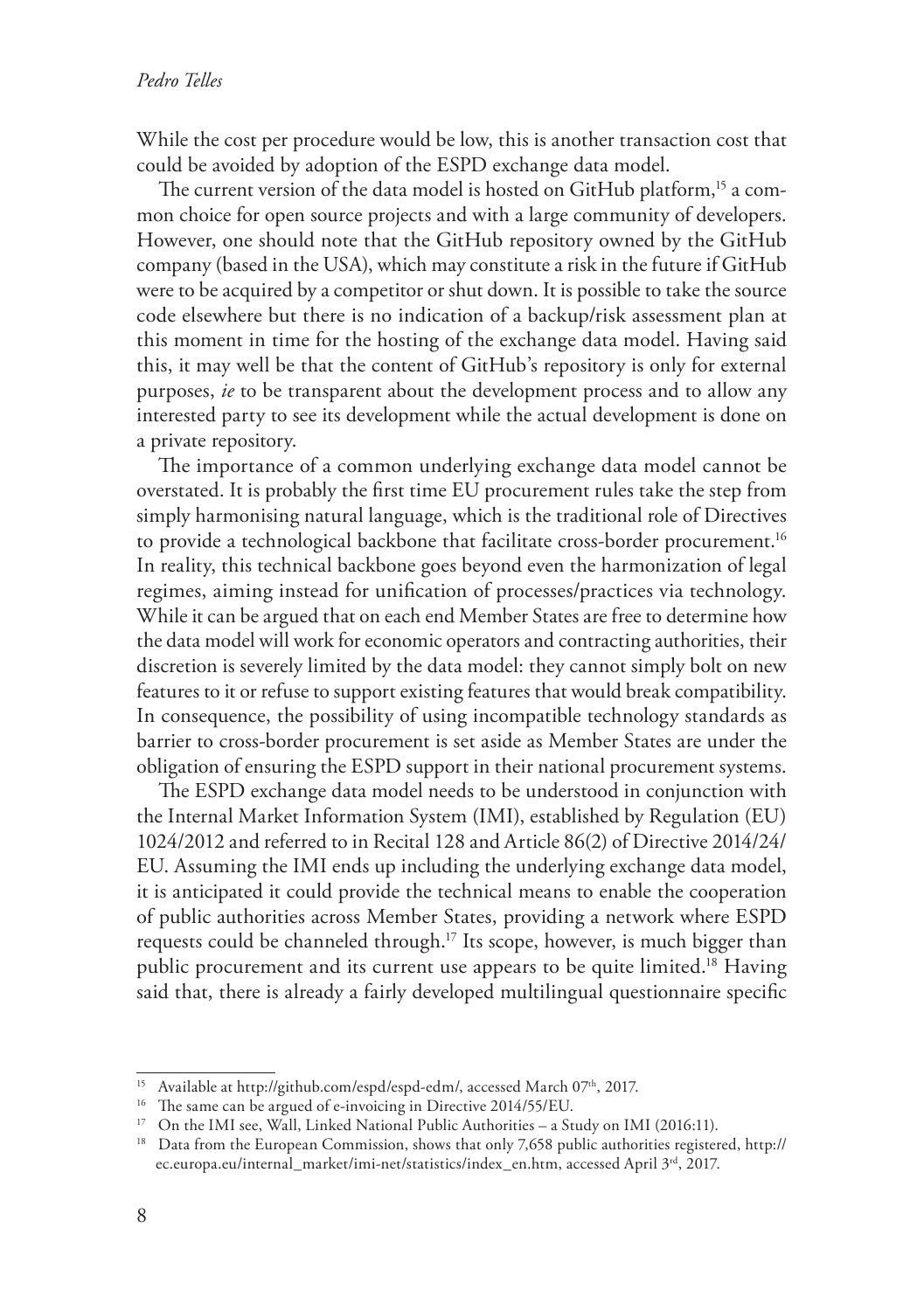for public procurement information requests, $19$  but not clear indication of its integration with the ESPD system.

Going forward, it will be critical to determine who (or what institution) has the power to determine the evolution of the standard. Whomever holds that power will be in a position to influence the development of the standard and, in consequence, how electronic procurement will work in the EU. The source code for the exchange data model does not appear to have been open sourced and as such the European Commission seems in control even though the code it is publicly hosted on GitHub.

### 4.4 The open source code of the ESPD service

The European Commission has decided to release the source code of the ESPD service in two platforms: Joinup and GitHub.<sup>20</sup> The source code was made available subject to the European Union Public License (EUPL),<sup>21</sup> presumably, its current version 1.1.

The purpose of this approach appears to be twofold. First, as with the ESPD exchange data model, to have the development in the open and, probably, accepting more external change requests than the data model. For the ESPD service this approach is to be welcome, since it allows users to have an input in the evolution of the service and, indirectly, on the data model itself since both have to be in sync. By doing this on the open and in two different platforms, any lobbying activity for changes will be public by default.

Finally, by making the ESPD service source code open source, the European Commission is allowing any interested party to re-use for other purposes. This is to be welcome as well, since it allows extra-EU countries to set up similar systems without having to develop them from scratch, and thus incurring into costs the EU has already incurred into. It also builds upon a growing approach taken by institutions like the Government Digital Service in the UK or 18F in the USA which open the source code of their platforms/services as much as possible to help build the digital administration ecosystem.

<sup>&</sup>lt;sup>19</sup> Available at http://ec.europa.eu/internal\_market/imi-net/\_docs/data\_protection/pp\_en.pdf, accessed April 3rd, 2017.

<sup>&</sup>lt;sup>20</sup> The source code is available at espd.github.io, accessed March 07<sup>th</sup>, 2017.

<sup>&</sup>lt;sup>21</sup> According to the information available on http://espd.github.io/espd-service/docs/html/license. html, accessed March 7<sup>th</sup>, 2017.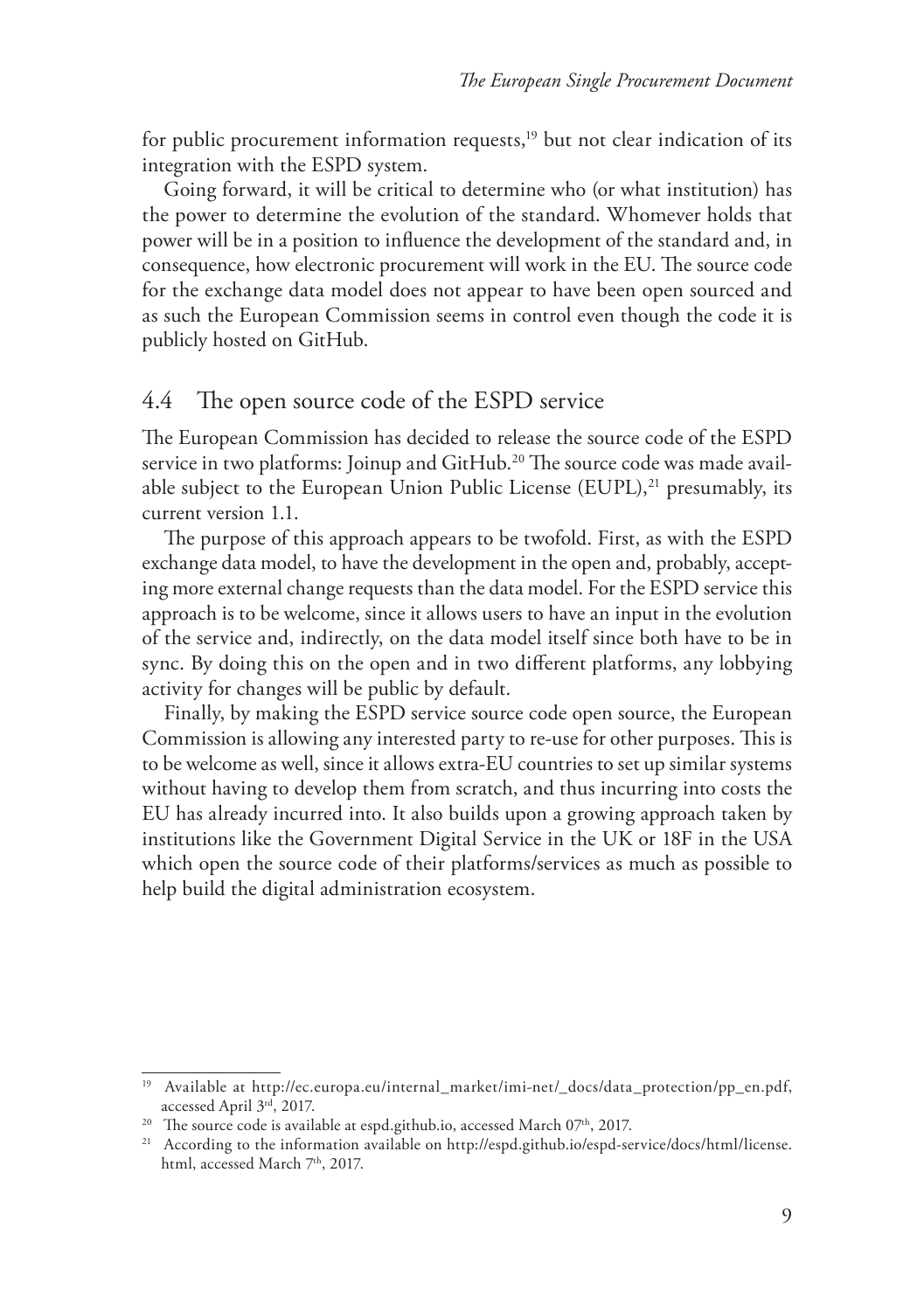## 5 Issues raised by the ESPD system

The current iteration of the ESPD system raises a number of potential issues that are yet to be addressed. This can be grouped into: i) framework issues, that is those arising from the choices adopted in Directive 2014/24/EU and the Commission Implementing Regulation 2016/07, ii) those related with practical implications from the use of ESPD in day-to-day operations and iii) those generating legal uncertainty.

## 5.1 Framework issues

The stated objective of the ESPD system is to simplify public procurement and to reduce transaction costs for the parties involved. However, it is arguable that the "choice architecture" designed in Directive 2014/24/EU will allow for the objective to be achieved as anticipated for three reasons. First, the ESPD constitutes not a real saving of transaction costs but a transfer from the economic operator to the contracting authority. Second, the current design of the ESPD system allows contracting authorities not to change their current practice and second, for cross-border procurement, language barriers may pose a more significant challenge than would appear at first instance.

## 5.1.1 *Transferring transaction costs from the economic operator to the contracting authority*

The first framework issue raised by the ESPD derives from its stated aim. By establishing a self-declaration system whereby the economic operator does not have to provide the documentary evidence for its qualification at the start of the procedure and putting the onus in the contracting authority to find that information by itself, the ESPD effectively transfers the transaction costs from the economic operator to the contracting authority. In general, this is a welcome move as it gives contracting authorities the incentive to restrict request for documents to those that are really required, instead of what happened before where the transaction cost was fully borne by the economic operator. However, first and foremost it constitutes a transfer of those same transaction costs from the economic operator to the contracting authority. By forcing the contracting authority to look inside itself for copies of documents it already possesses<sup>22</sup> or in freely available databases, $23$  it will have to internalise the cost until borne by the economic operator. Additionally, once the system is up and running the transaction costs per procedure arising from the change may go in either direction. On

<sup>&</sup>lt;sup>22</sup> Article 59(5)  $$2$  of Directive 2014/24/EU.

<sup>23</sup> Article 59(5) §3 of Directive 2014/24/EU.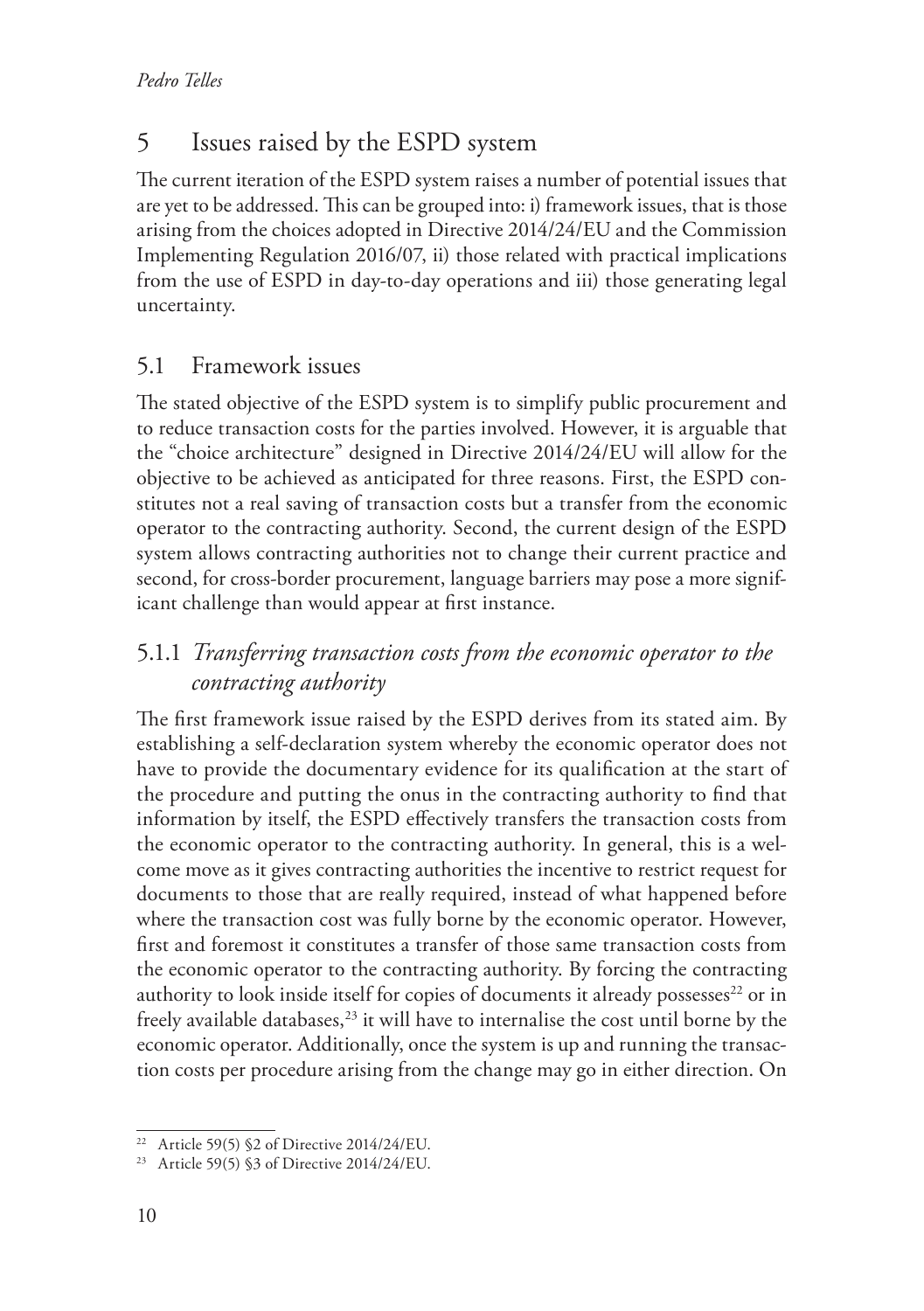the one hand, they may go up as contracting authorities will be less proficient at finding the necessary data in external databases, particularly those from other Member States. On the other hand, as more and more information is held in freely available databases, the technical systems improve and the contracting authorities reduce the request for documents in comparison with the past, it is possible that the transaction costs per procedure will fall.

There is another underlying risk associated with the move to self-declarations. Even if the transaction costs per procedure go down, the total transaction costs of the procurement system as a whole may go up if more economic operators start taking part in procurement procedures as it would be expected. As they are now borne by the contracting authority, they will be going up on the public side. This risk could have been avoided in case the ESPD system had been designed slightly differently in what concerns the obligation to find or provide the documents mentioned in the self-declaration. Had it stayed with the winning economic operator $24$  then both the contracting authority and all other economic operators would benefit from the reduction in transaction costs associated with the move. The only party bearing the cost would be the winner of the contract, which would align the cost with the party that will benefit from the outcome.

## 5.1.2 *Contracting authorities may not change the way they operate*

Whereas the logic of introducing the ESPD is to make do with the traditional selection stage where possible and streamline the public procurement procedures, the current legal drafting allows for contracting authorities to keep their practice unchanged. This is more true if we assume that under certain circumstances the selection stage was used for more than simply checking the eligibility of candidates, effectively functioning as a deterrent to participation in public procurement procedures as it appears to have been the case in the UK.

Article 59(4) of Directive 2014/24/EU provides contracting authorities with the possibility of asking tenderers and candidates "at any moment" to submit supporting documents, effectively offering a direct legal basis for contracting authorities to keep doing what they have been doing so far. Furthermore, it is even arguable that the contracting authority may include a clause in the tender documents asking for the documentation up front or with the tender,<sup>25</sup> which as long as it was not used to assess the tender itself would be compliant with the *Lianakis*26 decision. It is true, however, that Article 59(5) of Directive 2014/24/ EU is intended to mitigate the risk mentioned here by making instead the con-

 $^{24}\,$  As Portugal did in 2009 when self-declarations were introduced in the country.

<sup>&</sup>lt;sup>25</sup> Sanchez-Graells and Telles, (2016) Commentary to the Public Contracts Regulation 2016, available at: PCR2015.uk.

<sup>26</sup> Case C-532/06, *Lianakis AE and Others v Dimos Alexandroupolis and Others* ECLI:EU:C:2008:40.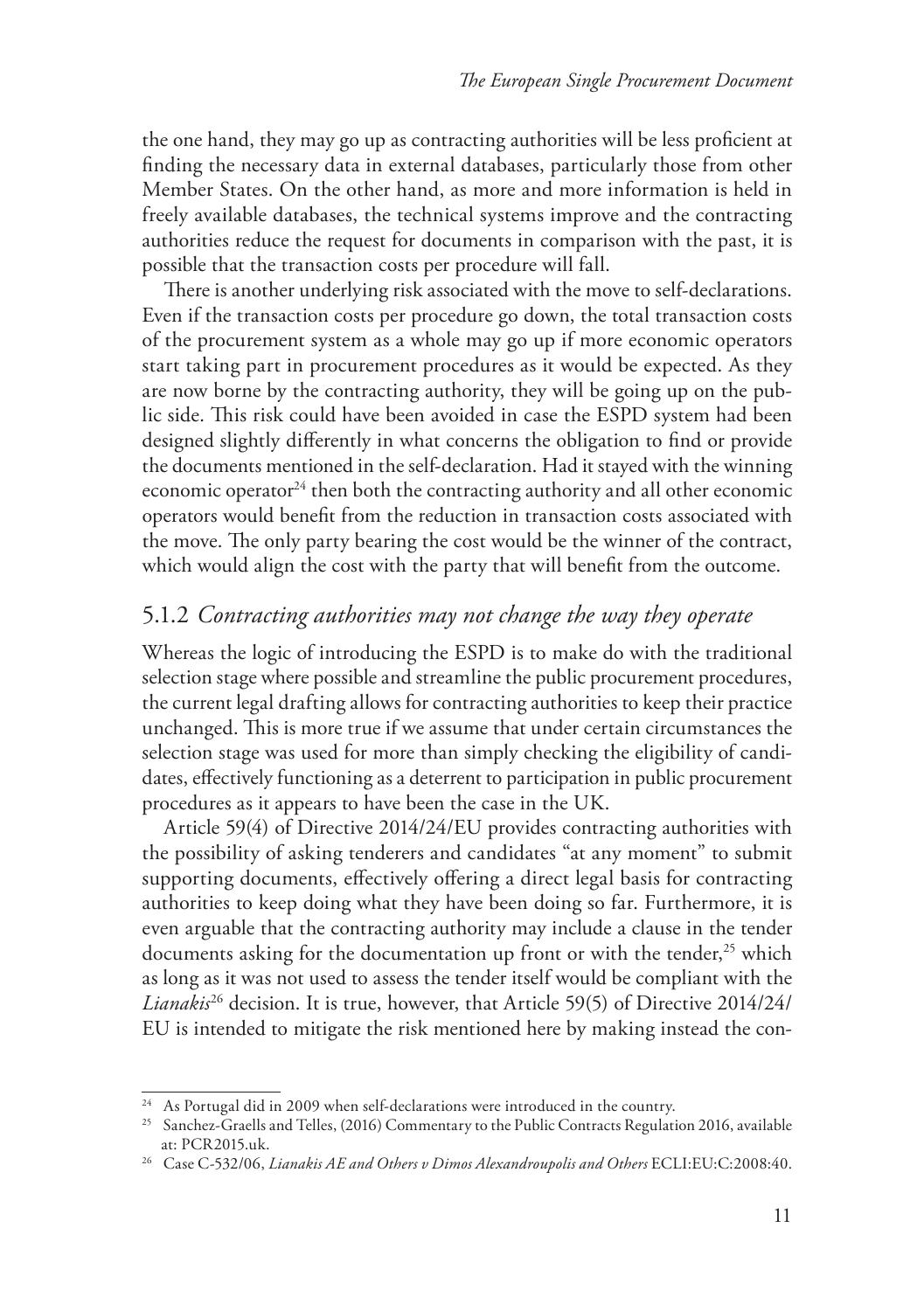tracting authority look for those documents in the sources identified in the ESPD if they are available free of charge and banning the contracting authority from requesting documents it already possesses.

For now, depending on the situation of each Member State, before the appropriate databases are freely available and populated with the necessary information, contracting authorities will be able to keep on doing what they have been doing so far. However, as time goes on it is likely that more economic operators will have more of their information in freely accessible databases/services, thus reducing the scope of application of Article 59(4).

### 5.1.3 *Language barriers*

Language barriers constitute the second framework issue that may affect the ESPD's ability to achieve its stated outcome. Directive 2014/24/EU is once more silent on language issues which can constitute a discriminatory effect against economic operators based in other Member States.27 According to Article 61(3) of Directive 2014/24/EU, the European Commission must make the ESPD available in all languages, therefore ensuring that any entity is able to fill it in. But who will be able to read the content afterwards?

Article 59(5) of Directive 2014/24/EU requires the contracting authority to proactively obtain the documentary evidence from national databases in *any* Member State, the emphasis being on the database being freely accessible irrespectively of the language used. Therefore, in first instance the contracting authority is under the obligation of obtaining the documentary evidence, even if cannot read it. Expecting contracting authorities to be able to access documents in any language of the Union shows a naive view of how public procurement works today and how it will work in the near future. Other than ensuring the ESPD integration within the IMI system and limiting information requests to the questions contained within its question set, it seems language limitations by contracting authorities will remain the *status quo* for the foreseeable future. The fact that at the time of writing, there is no information about the public procurement pilot that was supposed to have started in 2015 (Article 86(3) of Directive 2014/24/ EU) does not bode well for its success in public procurement.

Furthermore, it appears to be an exception to the rule under which Member States or contracting authorities determine the language of the tender. If that is not the case, at least for the documentation supporting the ESPD, economic operators appear to be able to provide it in the language of their Member State

<sup>&</sup>lt;sup>27</sup> Sanchez-Graells, (2012)Are the procurement rules a barrier to cross-border trade within the European Market? – A view on proposals to lower that barrier and spur growth, in C Tvarno, GS Olykke & C Risvig Hansen (eds), EU Public Procurement: Modernisation, Growth and Innovation (Copenhagen, Djof); European Commission, (2011) *Cross-border procurement above the thresholds*.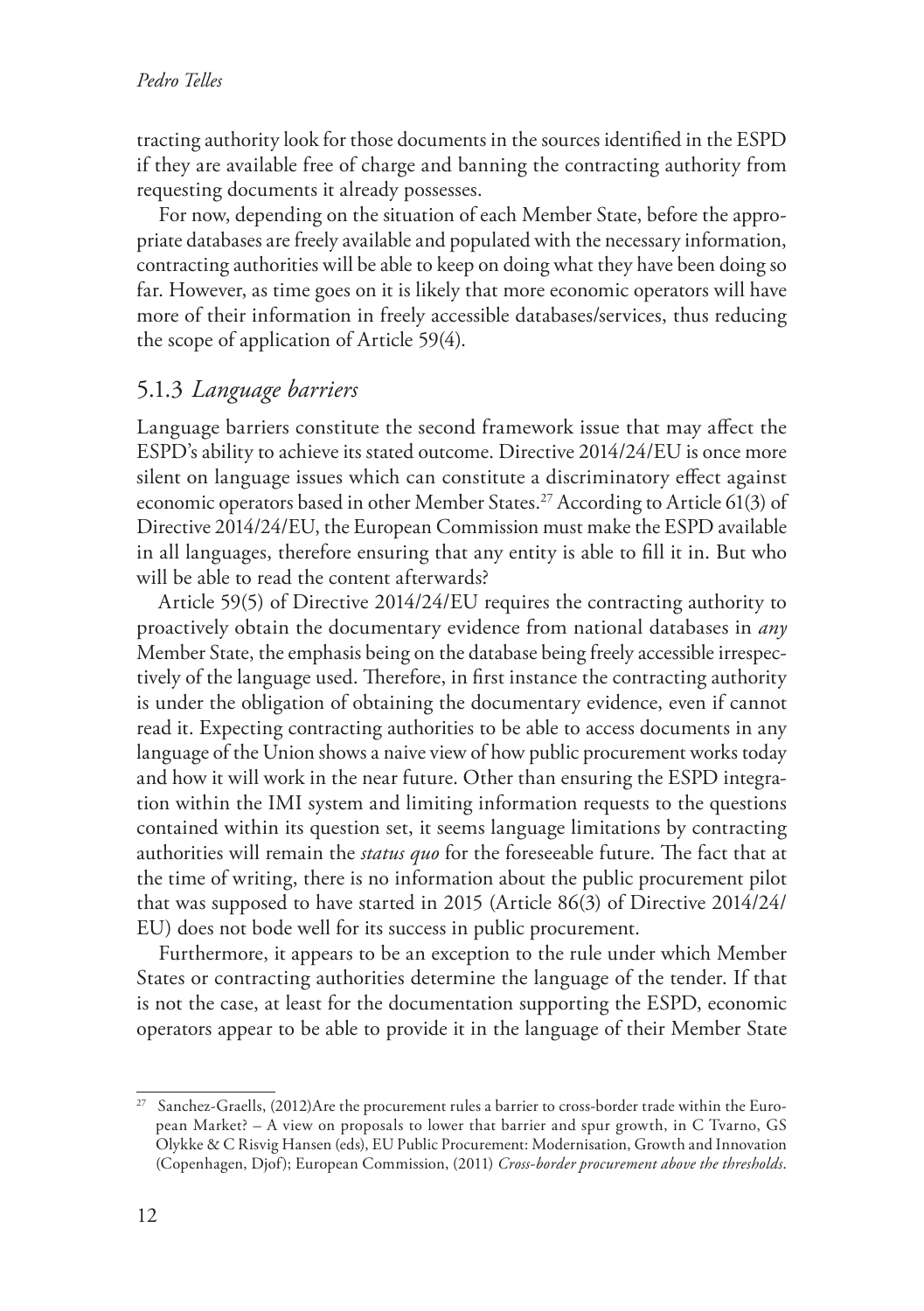while submitting the tender in the language required by the contracting authority. In practice, what may happen is that contracting authorities may claim the documentation held in a database of another Member State is technically not freely available as it is not contained in an accepted language. It may well be that a definitive solution will depend on the interpretation of Article 59(5) of Directive 2014/24/EU leaving or not enough discretion for Member States to require documents to be available in a specific language. If that is the case, then Article 59(5) is a dead letter provision when dealing with cross-border documentation.

Not looking explicitly into language as a barrier to cross-border procurement in the development of Directive 2014/24/EU was a missed opportunity. However, in relation to the ESPD how language was treated appears to have been either an oversight or based in unrealistic expectations. It is possible this may become a contentious legal point in the near future, as more and more supporting documents are held in national databases.

#### 5.2 Practical issues

As for the practical issues it is possible to point out a number of potential risks arising from the use of self-declarations and of the ESPD in particular.

### 5.2.1 *Lowering of legal compliance standards*

The use of a self-declaration system in public procurement changes significantly the way public procurement procedures are run and crucially, possibly the trade offs between legal compliance and awarding the contract to the best bid even if the bidder does not comply with all the selection and exclusion requirements. Under Directive 2004/18/EC the legal compliance with exclusion grounds or selection criteria was done for all economic operators at the same time and without knowledge of their bids. This raised its own set of problems such as increasing the transaction costs for both the contracting authority and participants as well as possibly leading to the bias in the award decision if the jury was the same <sup>28</sup> of the selection stage in case one was used. On the flip side, it ensured all economic operators were vetted and if needed be excluded or not-selected before the tendering stage.

The current structure of awarding the contract and only checking the self-declaration for the bidder with the best bid changes the incentives of the decision maker and introduces a new risk: that the compliance standards will be lowered as to ensure the best bid gets the contract. Article 59(4)§2 explicitly refers to the obligation of the contracting authority of checking the documentation of the

<sup>&</sup>lt;sup>28</sup> Crowder, M, (2015) "Public procurement: the role of cognitive heuristics", Public Money & Management: 35:2, p. 127–134, DOI: 10.1080/09540962.2015.1007707 .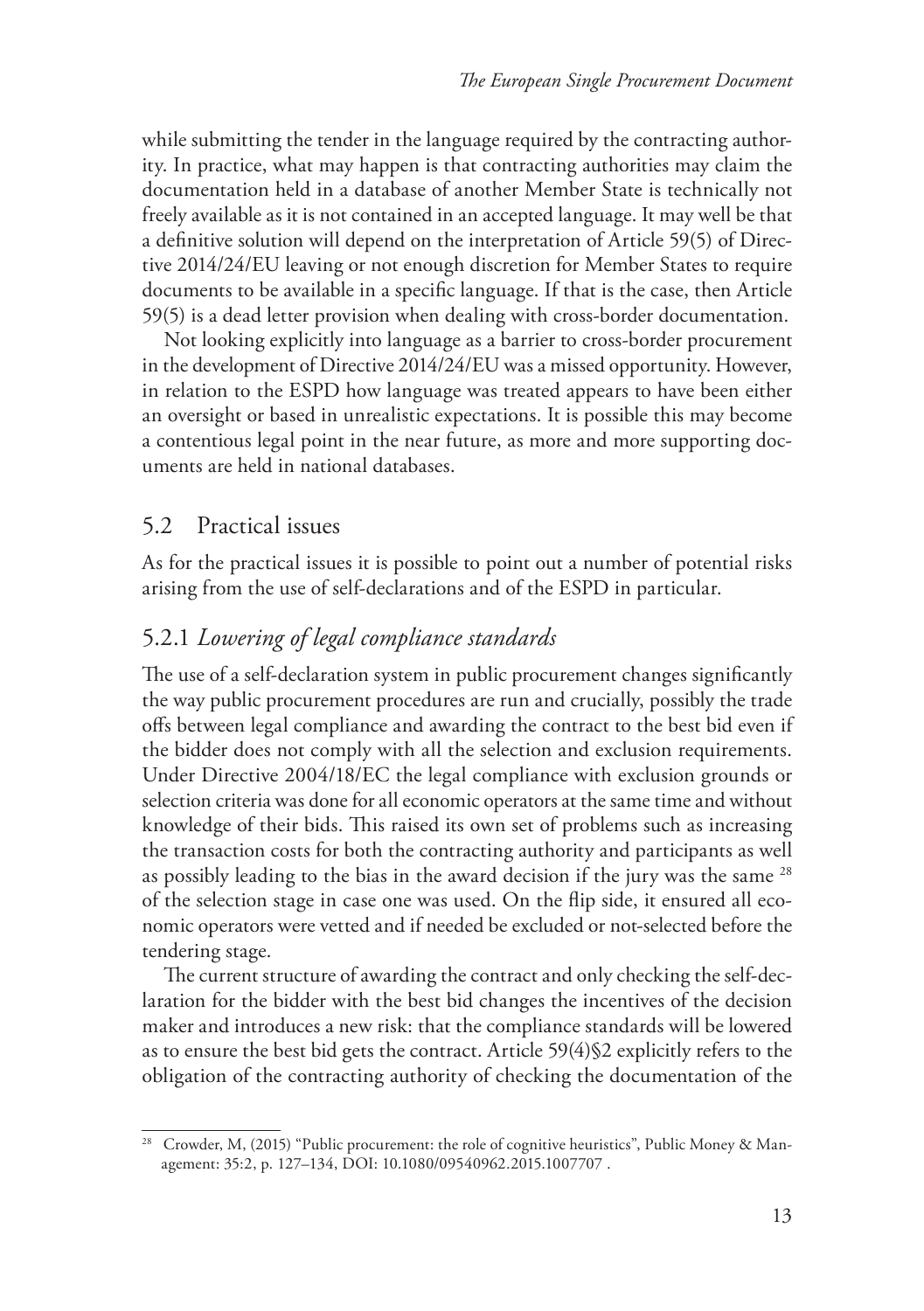winner, but at this moment in the procedure there is a risk that the contracting authority will be tempted to ignore shortcomings in the bidder's documentation. This risk can be compounded if the Member State decides not to transpose Article 57(4)(h), effectively depriving contracting authorities from the appropriate exclusion ground. Furthermore, a literal reading of Article 59(4)§2 appears to imply the contracting authority is only under the obligation of requesting the documentation, not to automatically exclude the non-compliant bidder ("(...) shall (...) require the tenderer to submit up-to-date supporting documents in accordance with Article 60 and, where appropriate, Article 62"). This appears to be a significant reversal of practice to date and could be justified in analogous terms as to how abnormal low tenders are treated in Article 69: while there is an obligation to investigate if a tender is abnormally low, there is no obligation of excluding a tender that is found in that situation. The counter-argument to this view would be that the ESPD constitutes only "preliminary evidence"29 and that only the formal certificates/documents would constitute the appropriate level of evidence, thus justifying the need to require the full set of documents, as appears to be the intention of Article 56 of Directive 2014/24/EU.

In this setting, the bigger the difference between the best and second best bids the more tempting it may be to decision makers to overlook at least minor legal non-compliances from economic operator. Without attempting to be exhaustive, the probability of this happening depends on multiple interacting variables such as the legal culture of the country, the likelihood of legal challenges, the transparency regime for decisions taken during the procedure or the risk tolerance of the contracting authority itself.

The risk posed above is a necessary consequence of the trade-off between simplification from a self-declaration and the prior paradigm. It is not possible to design a one size fit all solution that would be useful in all Member States, all of the time but it is possible the risks can mitigated based on each Member State specificities. As such, it is preferable if the solution for this particular problem is left to the national transpositions even though it means a lesser degree of harmonisation in this particular instance.

#### 5.2.2 *Collusion of economic operators*

The second risk posed by the ESPD, more so by checking the documentation of only the winner, is the facilitation of collusion between economic operators under the right circumstances. One example would be where the national law or tender documents mandate the contracting authority to move from the bidder with the best bid to the next in line in case of non-compliance with the require-

<sup>29</sup> Article 59(1) of Directive 2014/24/EU.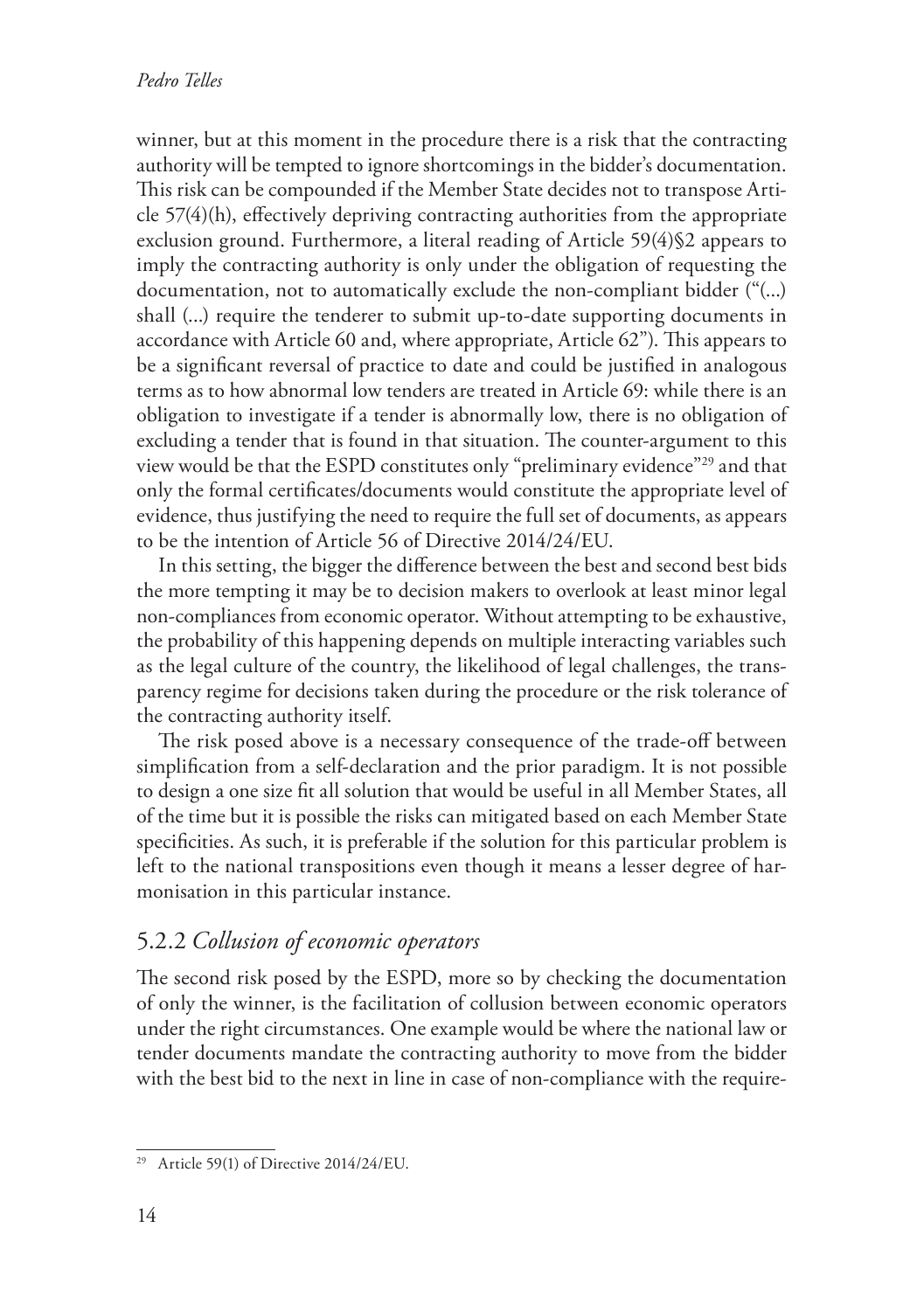ment to provide the documentary evidence.<sup>30</sup> The same risk exists if instead of a mandatory obligation there is instead just the possibility of going to the next best bid and that becomes common practice by any given contracting authority. In a market where collusion is present, it is possible for bidders to coordinate actions and for certain bidders to simply not present their documentation, knowing the contract will then be offered to another of the colluders.

The collusion risk is real, but can be mitigated in multiple ways. For example, not imposing a mandatory obligation of offering the contract to the bidder with the next best bid would immediately introduce some uncertainty in the process. This approach was trialled successfully in Wales in  $2012-13$ ,<sup>31</sup> but on a very limited scale and on pilot projects. At the Member State scale, other solutions would be preferable. In some countries bidders must present bonds or bank guarantees at the beginning of the procedure and as such not providing the necessary information could trigger the bond, as Portugal has done when it implemented a self-declaration system in 2009.

The effectiveness of the bond as a deterrent depends on multiple factors. First, the absolute and relative (to the contract) values. The higher they are, the stronger the deterrent effect. However, it is very easy to simply ask for bond values that deter competition in the first place, particularly from SMEs or from companies that have limited financial resources and would have to post multiple bonds for multiple procedures. Then, its deterrent effect would depend as well on the impact it would have or not on the credit rating of the economic operator, ie how would the banking and insurance markets react to a customer which repeatedly had their bond or bank guarantees triggered for the same reason?

Another line of defense against collusive behaviour would be to tie in the non-compliance with the exclusion grounds of Article 57(4), particularly (d) and (h). The former is a "catch all" provision for collusive behaviour but one that may imply a high burden of evidence bar to clear. As for the latter, this is precisely designed for cases of serious misrepresentation in self-declarations, and covers both the situations whereby the economic operator supplies the necessary documentary evidence but does not comply with the underlying requirement or simply does not provide it at all. Crucially, from the text of the Directive it would appear that the contracting authority would simply have to prove the information was withheld or that the economic operator "is not able to submit the supporting documents", thus sparing if of proving any misleading or collusive intent. Since all grounds of Article 57(4) are discretionary exclusion grounds, it is be up to

<sup>&</sup>lt;sup>30</sup> This appears to be situation in England and Wales for central Government at least, as the most recent guidance on the topic establishes in the standard questionnaire the obligation to move to then ext best bid, Crown Commercial Service, *Procurement Policy Note: Standard Selection Questionnaire (SQ) Action Note 8/16*, p. 14.

<sup>31</sup> Telles et all, (2014) *Simplified Open Procedure Guidance*.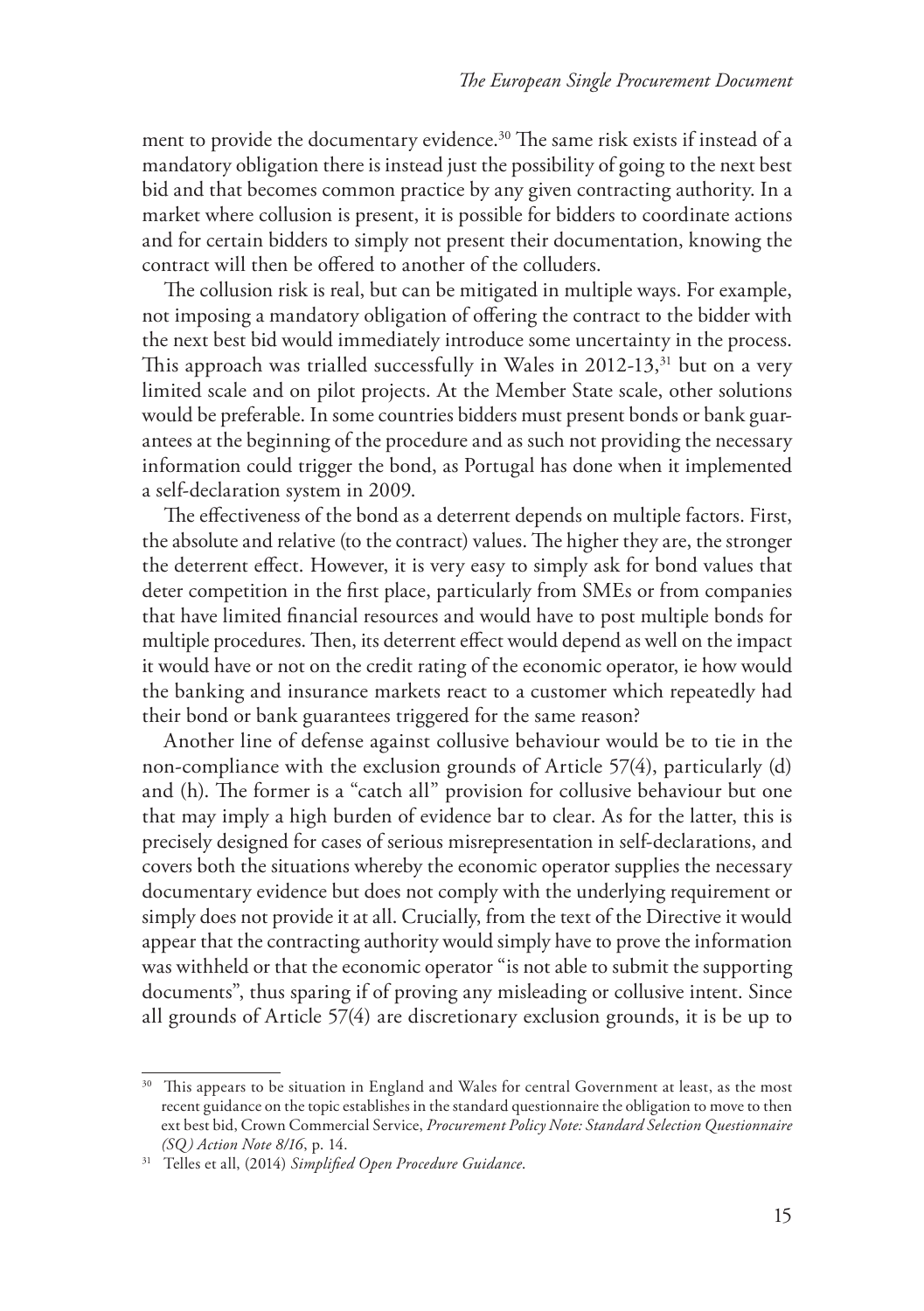each Member State to decide to adopt it or not when transposing the Directive. If used, it would need to be tied in with appropriate self-cleaning provisions under Article 57(6) and (7).

## 5.3 Legal uncertainty

The current legal drafting of the ESPD in Directive 2014/24/EU and the Commission Implementing Regulation 2016/07 raises a significant number of practical issues, which will affect its day-to-day usage.

## 5.3.1 *Language requirements for supporting documents*

As mentioned in section 5.1.2, language requirements for supporting documents are likely to become a practical issue in the near future, once Member States conclude the transposition of Directive 2014/24/EU and national databases start to be included by economic operators in their self-declarations. This is more so in those cases whereby the national transposition does not address explicitly the language of documents covered by the ESPD and available on national databases in other Member States, or those questions not covered within the question set of the IMI once it is fully up and running for public procurement. For example, Regulation 59 of the Public Contracts Regulations 2015 which transposes Article 59 to England and Wales does not refer specifically to language that supporting documents need to be availabe in.<sup>32</sup>

## 5.3.2 *Meaning of "without delay"*

Article 59(4) of Directive 2014/24/EU imposes the obligation on the economic operators to provide the contracting authority with the supporting documentation "without delay." While the Directive is very prescriptive in what concerns timings and deadlines elsewhere, for example for the submission of tenders,<sup>33</sup> it does not follow the same approach in this instance. Not doing so creates unnecessary legal uncertainty on what constitutes "without delay." As before, this is an issue that may be solved by national transpositions or will have to be dealt with by contracting authorities individually. In absence of a legal deadline, what constitutes "without delay"? Would a 24 or 48 hour period count as such? Or does the principle of proportionality require a longer period of time? Again, using the transposition into England and Wales as an example, it is possible to observe that Regulation 59 of the Public Contracts Regulation 2015 also does not include a time frame. Furthermore, the transposition into England and Wales

<sup>&</sup>lt;sup>32</sup> Sanchez-Graells and Telles, (2016) Commentary to the Public Contracts Regulation 2016, available at: PCR2015.uk.

<sup>33</sup> Articles 27, 28, 29 or 30 of Directive 2014/24/EU.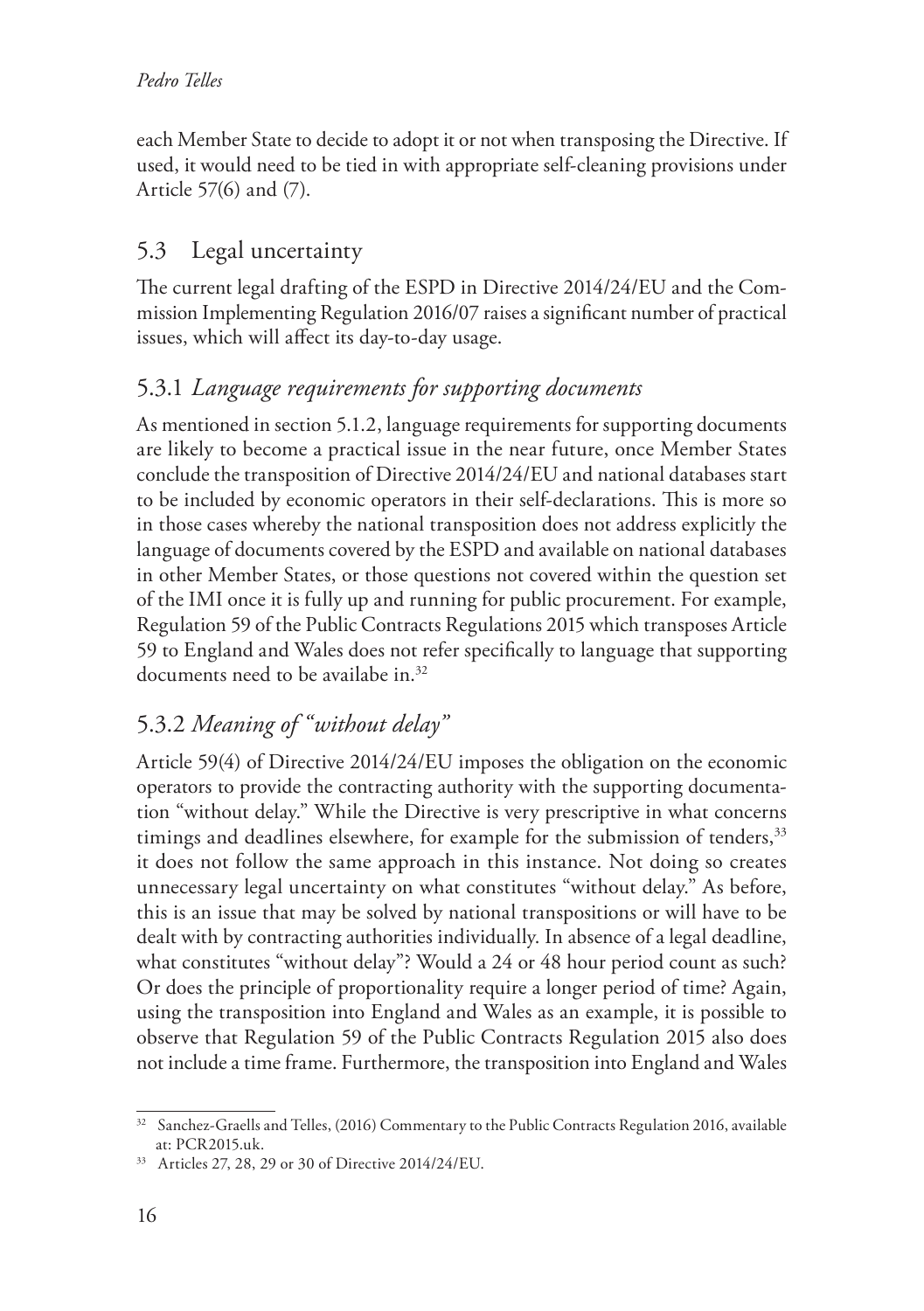drops the "without delay" requirement, further blurring the lines of what would be appropriate in the jurisdiction, $34$  guidance issued by the Crown Commercial Service in 2016, does mention the "without delay" requirement but without any further details.<sup>35</sup>

## 5.3.3 *Ban on asking for documents already in the possession of the contracting authority*

Article 59(5)§2 of Directive 2014/24/EU bans contracting authorities from asking for documents already in its possession. From a theoretical perspective, this may seem obvious and setting up a "reuse first" approach is a laudable idea. However, under the current format it is also prone to two sets of practical problems. First, it implies that the contracting authority knows what documents it possesses. This is problematic as depending on the size and structure of the contracting authority, there may be multiple departments conducting procurement. The larger the contracting authority, the more real the risk. Additionally, for those working in silos, the documentation is technically in the possession of the contracting authority, but not readily available for the particular team running a given procurement procedure. This requirement may force contracting authorities to re-organise their internal practices and, eventually, the adoption of document management systems attached to the electronic procurement platform being used. In the long run, this will probably be a positive force on changing practice.

Banning the contracting authority from asking for documents it already possesses raises another problem. How will the contracting authority know if the document in its possession is still valid, relevant or even true at any given moment in time? In many instances, a cursory look of the document will be enough to reach a conclusion, but not in every case. For example, what if an insurance policy for an economic operator would still look to be valid but it had already changed insurance providers? How would the contracting authority know it was outdated? Even though the contracting authority cannot request a new document as it has a valid one in its possession, surely there is a duty by the economic operator to refer to the new document in the ESPD. However, what are the consequences for the economic operator if it does not do so? Would it constitute a cause for exclusion assuming Article 57(4)(h) was transposed to the national law? I would assume this to constitute an analogous situation to a misrepresentation but depending on the situation, the principle of proportionality might allow for minor corrections to the documentation to be done by the economic operator.

<sup>34</sup> Sanchez-Graells and Telles, (2016) Commentary to the Public Contracts Regulation 2016, available at: PCR2015.uk.

<sup>35</sup> Crown Commercial Service, *Procurement Policy Note: Standard Selection Questionnaire (SQ) Action Note 8/16*, p. 14.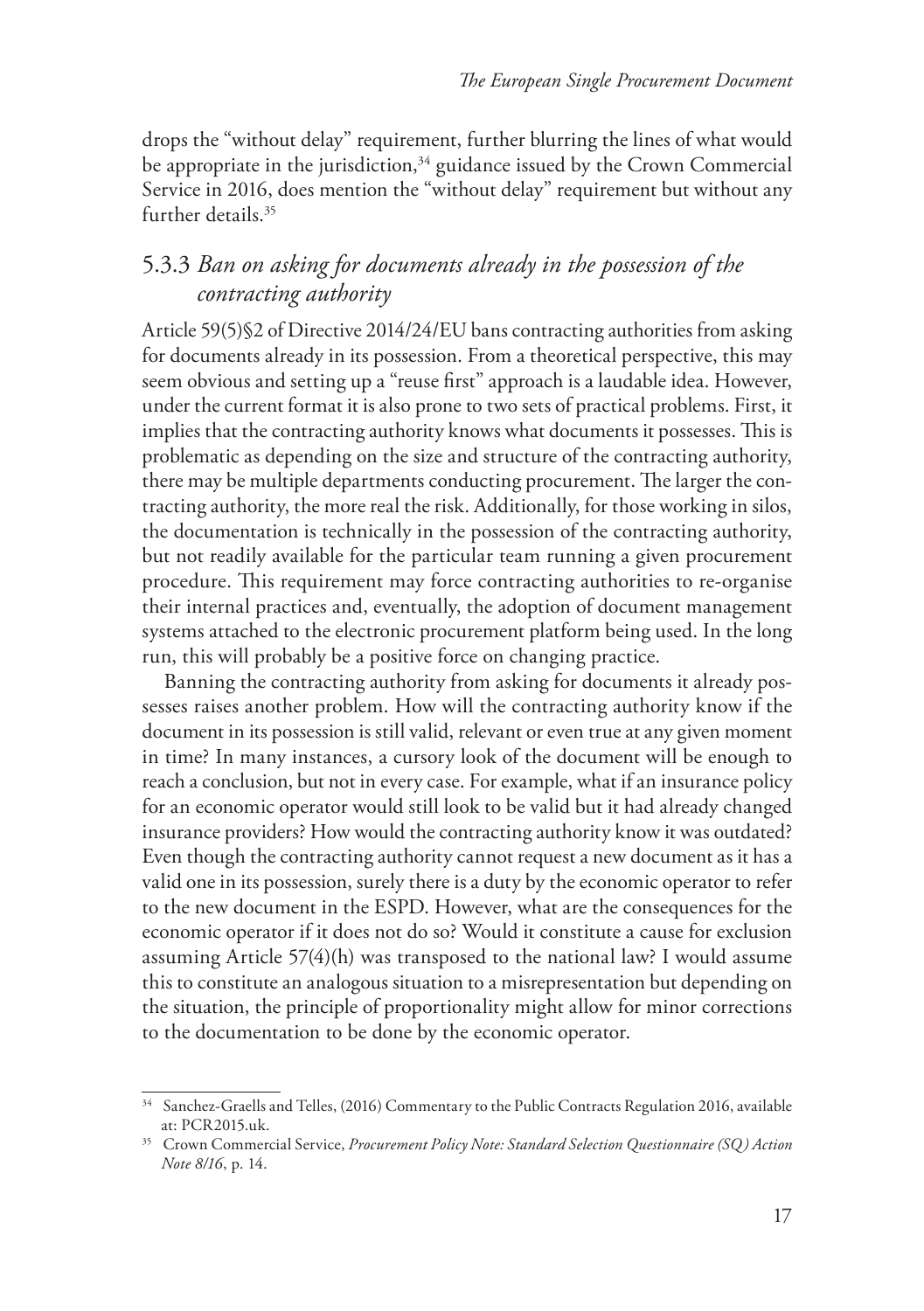## 6. What remains to be done

Although the ESPD system introduces a significant change in how public procurement procedures operate, the previous section showed that the current legal draft does not go as far as solving a number of issues related with it. In addition to those, it is possible to conceive other two other future legislative changes that would improve its effectiveness. First, contracting authorities should be restricted to request documentary evidence from only the winner instead of all participants. Second, non-compliance by economic operators for providing information as required should be made a mandatory ground for exclusion, instead of a discretionary one. The European Commission is due to review the practical application of the ESPD in 201736 and propose changes to optimise cross-border access if needed be, in addition to a more substantial review in 2019.<sup>37</sup>

## 6.1 Restricting contracting authorities to request documentary evidence of the winner

As identified in section 5.1.1, the ESPD system amounts to a transfer of transaction costs from economic operators to the contracting authority. However, it is still possible for contracting authorities to request supporting evidence from all participants in the procedure at any moment under Article 59(4), subject to the restrictions of Article 59(5). This appears to be a hold out from the previous paradigm of asking documentation from all economic operators, all the time. But it is one that does not make sense within the logic of the new regime, where transaction costs are to be minimised. Furthermore, it can be argued that there is no added value in checking the documentation of all economic operators as only one will be a winner at the end. In fact, checking the information all participants is a waste of resources, irrespective of which of the parties is bearing the cost: the economic operators until the ESPD came into force and the contracting authorities now.

It would have been preferable instead to restrict the contracting authority to request the information only of the winner, which is the solution adopted by Portugal in its current legislation. It can be counter-argued that such solution would change the incentives significantly, leading to economic operators that would be filtered out in the previous regime to potentially be awarded a contract for which they are not qualified, for example. That is a real risk but one that needs to be anchored in probabilities and (once more), incentives. Although economic operators are now spared of the transaction costs of the selection stage, bidding is not cost free. Drafting and preparing tenders is costly, particularly in complex

<sup>36</sup> Article 59(3) of Directive 2014/24/EU.

<sup>37</sup> Article 92 of Directive 2014/24/EU.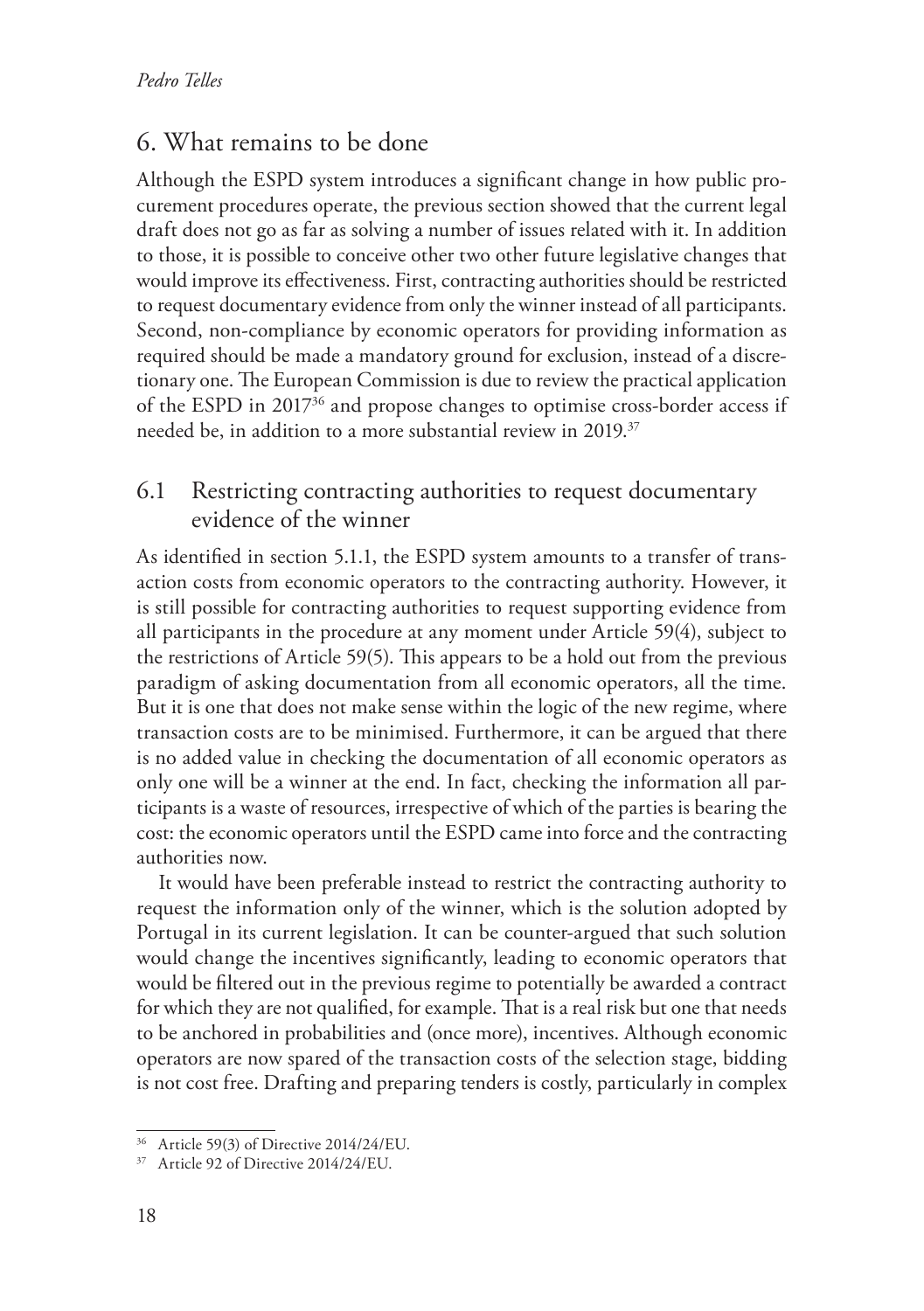contracts. Incurring in that certain cost without complying with the selection criteria just does not make sense, except if there is a reasonable expectation (probability) of the contracting authority awarding the contract to what amounts to be a non-compliant bidder. Compliance will depend, in first instance, of the expectations a non-compliant bidder has from being able to be able to perform the contract despite the non-compliance. In addition, it may also depend on future implications if caught, leading to the second suggestion for improvements.

## 6.2 Making exclusion of Article 57(4)(h) of Directive 2014/24/ EU a mandatory ground for exclusion

As it stands, a non-compliant bidder may be automatically excluded from future public procurement procedures if the Member State decides to include the exclusion ground of Article 57(4)(h) of Directive 2014/24/EU. This should have been made a mandatory exclusion in the Directive instead of a discretionary one.<sup>38</sup> Had it been made a mandatory exclusion ground in all Member States, as it happens with the grounds of Article 57(1) of Directive 2014/24/EU, it would send an important signal that every non-compliant bidder would pay a price much higher than any profit from a single contract: the possibility of being banned from tendering for a significant period of time. In addition to the obvious potential for loss in income, if the exclusion was to be part of a public register, affected economic operators could also suffer reputation damage as happened with Siemens in the late 2000s. Therefore, a mandatory exclusion would increase the risks associated with non-compliance, as well as enhancing the probability of them actually being imposed in the economic operator.<sup>39</sup>

However, it is important to recall the possibility of non-compliance to be overlooked by the contracting authority as argued in section 5.2.1. That possibility is real, particularly for minor issues or in those situations where a significant difference in price/quality exists between the winning bid and the second best one. That is a different problem that depends on national conditions and needs to be tackled differently, for example via judicial review or by publishing the winner candidates, bearing in mind the limitations imposed by data protection rules in any given jurisdiction.

<sup>38</sup> Sanchez-Graells & Telles, (2016) Public Contracts Regulation 2015, available at www.pcr2015.uk. Subject, however to the self-cleaning provisions.

<sup>&</sup>lt;sup>39</sup> Disputing the effectiveness of Article 57(4)(h) to be a deterrent, McGowan, D, (2016), Permissible evidence to demonstrate economic operators' technical ability: Case C-46/15 *Ambisig v AICP,*  Public Procurement Law Review, 6, NA-180-NA184.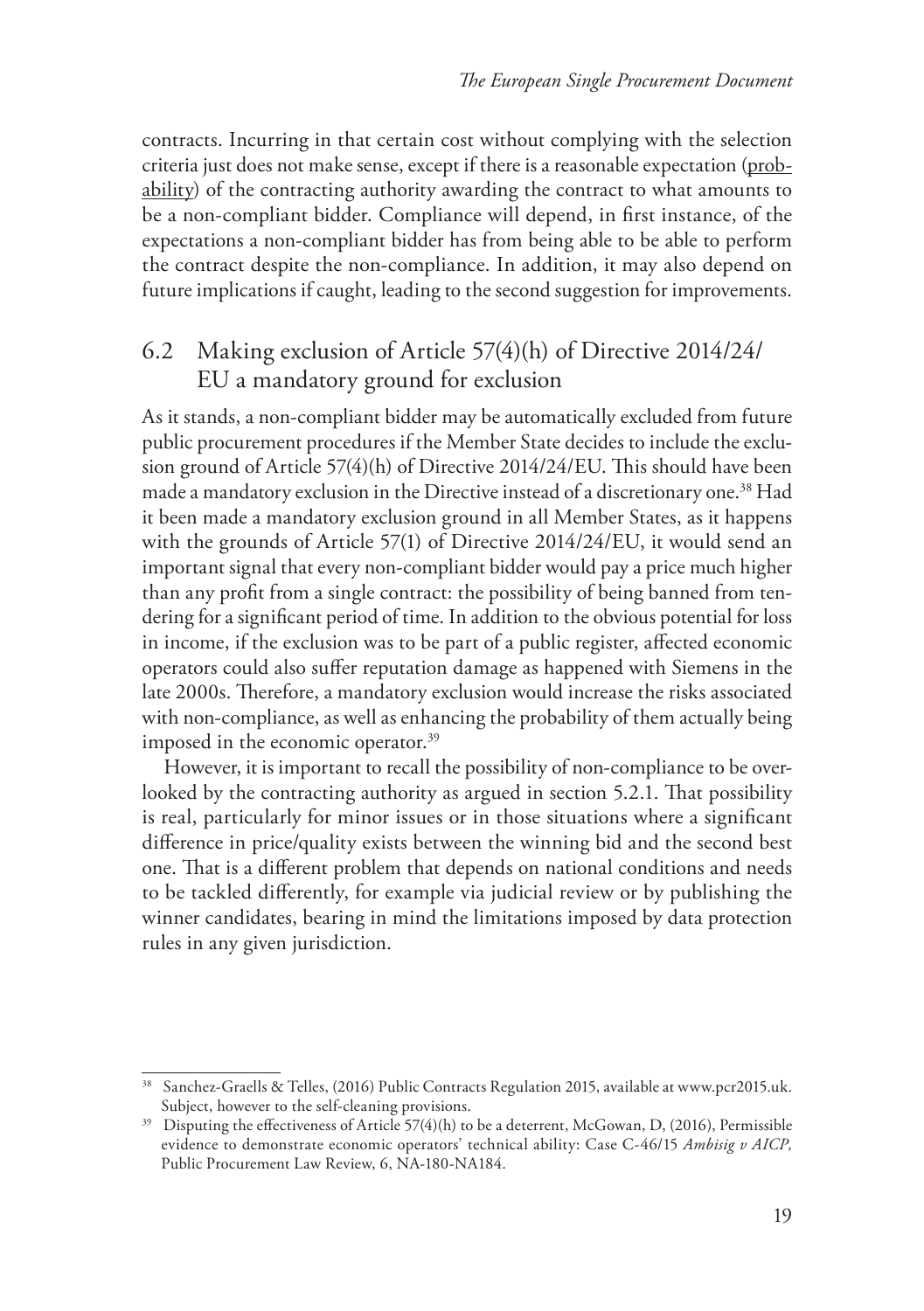#### 7 Conclusion

This paper showed that the European Single Procurement Document (ESPD) introduces significant changes to how public procurement procedures are to be run in the EU. Until now, each economic operator interested in taking part in a public procurement procedure had to submit all qualifying information and evidence at the beginning of the procedure. In consequence, all economic operators incurred in a certain transaction cost, for the uncertain benefit of winning the contract. The ESPD replaces the need for that documentation at the start by accepting a self-declaration instead, with the aim of reducing the transaction costs with the procedure and removing a barrier to the participation of economic operators in public procurement procedures.

It is possible to define the ESPD system by how it works and what it does. It is a self-declaration form, a free service provided by the European Commission. an underlying exchange data model that should allow for interoperability between systems, national or otherwise and open source code that may be re-used by other procurement systems outside the EU.

A closer inspection of the ESPD shows that not all of the changes have been thought through and a significant number of issues remain. These can be defined into framework issues, practical ones and legal uncertainties.

From a framework perspective, the ESPD amounts to a transaction cost transfer from the economic operators to the contracting authorities which may lead to higher overall costs on the long run. It is also arguable that contracting authorities will try and find ways to not change their current practices, at least during a transitional period. Finally, it is unclear if the language implications have been fully taken into consideration by the lawmaker which appears to assume that contracting authorities will easily assess databases freely available in other Member States.

As for the practical issues, the ESPD may lead to a drop on compliance standards due to the changes in incentives posed by the fact that the contracting authority will be able to check the documentation of the bidder with the best bid and perhaps overlook at least minor compliance issues. There are also fears of collusion being facilitated in those Member States, like England and Wales, where the contracting authority is mandated to award the contract to the next best bidder and there is no clear consequence for the non-compliant bidder.

Regarding the legal uncertainties, it is possible that the interpretation of language requirements in public procurement became more complex with the new approach. Furthermore, there are interpretative doubts about what constitutes the "without delay" obligation to provide the contracting authority with the documentary evidence and the ban on the contracting authority asking for documents that are already in its possession.

Finally, in addition to the issues detected there are two clear areas of improve-